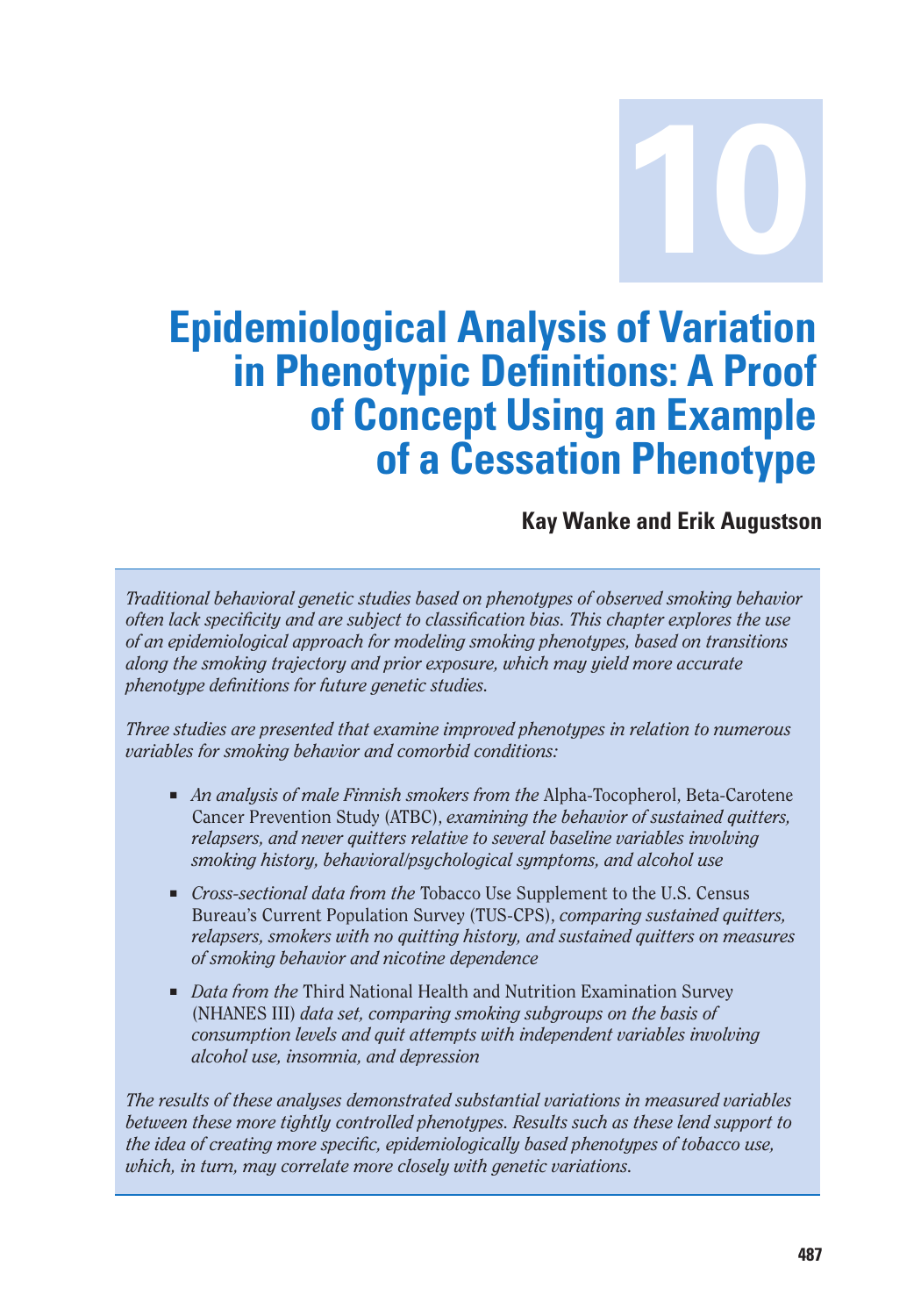# **Introduction**

The overall goal of this chapter is to demonstrate the utility of epidemiological approaches for defining phenotypes by narrowing the inclusion criteria, and thereby, it is hoped, reducing misclassification bias. Specifically, a series of analyses explore if changes in phenotype definition affect key indicators of the smoking behavior of interest. The analyses presented here use sustained cessation as an exemplar behavior. This chapter contributes to the discussion of various approaches to defining phenotypes, which is a crucial element of the questions this monograph addresses. The analyses in this chapter will provide an example of how epidemiology can play an active role in understanding smoking behavior and the impact of genetic factors.

A long-standing and solid literature supports the role of genetic factors in smoking behavior, $1-4$  and subsequent linkage studies continue to provide highly suggestive findings. $5-8$  A review by Munafó and colleagues<sup>9</sup> found that despite this foundation, overall behavioral genetic studies of smoking have produced only a limited body of consistent results. In part, this likely reflects the multiple influences associated with smoking, including the potential additive effects of a large number of genes. However, this lack of solid findings regarding the impact of specific genes is also indicative of a number of methodological limitations within the field of behavioral genetic studies of tobacco use.9 Among the various identified obstacles to progress in the field is the key observation that smoking phenotypes have typically been poorly defined with respect to important behaviors and exposures, leading to a high likelihood of classification bias.<sup>9</sup> Of particular concern is the inclusion of individuals who have been either only minimally exposed or unexposed to nicotine.10 The potential importance is highlighted by findings from

studies that have attempted to remediate this methodological problem by using more restrictive phenotypes.<sup>11–14</sup> In doing so, it appears that convergent results are beginning to be demonstrated.

Although studies of genetic factors of smoking behavior are a prominent area of research in which phenotypic definitions are crucial, this same fundamental problem exists in purely behavioral and epidemiological studies as well. Some studies have used strategies similar to that presented here to address this issue.15–17

Given the historic limitations in the field and the potential advances indicated by attempts to remediate the issues associated with defining phenotypes, a delineated method for doing so may be beneficial to consider. To address the underlying methodological limitations of many approaches to defining phenotypes, a specific strategy is proposed. It is suggested that phenotypes be defined with two features:  $(1)$  behavior identified by transitions along the smoking trajectory and (2) adequate exposure to a precursor of the behavior of interest. The rationale for using each of these is discussed below.

## **Transitions along the Smoking Trajectory**

Smoking, like many behaviors, can be conceptualized as occurring along a trajectory, beginning with experimentation, and moving on to initiation, regular use, dependence, and then attempted cessation with success or relapse (figure  $10.1$ ). Common points of clinical concern (e.g., initiation, dependence) are labeled on the trajectory. Figure 10.1 shows examples of how various stages along the smoking trajectory represent choice points at which one could define a phenotype based on smoking behavior (e.g., lifetime smoked <100 cigarettes versus ≥100 cigarettes). Hypothesized potential underlying genetic influences are also linked to areas along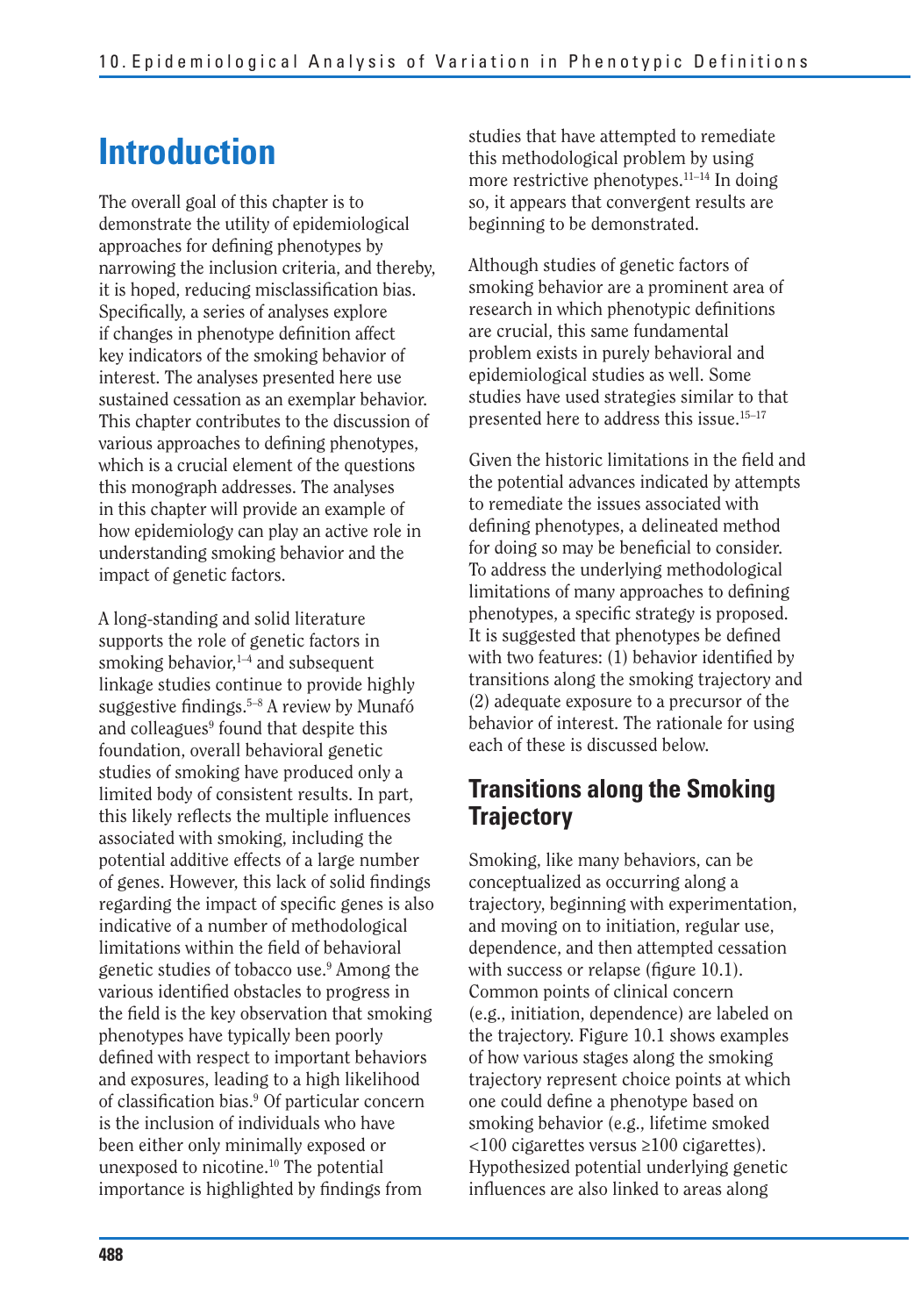#### **Smoking Phenotypes: The Perils of Casting Too Broad a Net**

Traditionally, phenotypes for many behavioral genetic studies have been based on broad classifications of behavior such as never versus ever smokers, current versus former smokers, or current smokers versus nonsmokers, which includes both former and never smokers. Although these types of phenotypes have strong face validity, there are a number of serious drawbacks, including the potential for biasing of results due to misclassification. One of the most significant problems with these phenotypes is that they are uninformative regarding exposure to the behavior of interest and, indeed, lack specificity regarding what that behavior may be for the analysis.<sup>a</sup> Research by Saccone and colleagues<sup>b</sup> found changes in their results when unexposed individuals were removed from analyses of a smoking phenotype based on sib-pairs. Although changes in sample size may have affected the findings, the potential impact of including minimally and unexposed individuals in behavioral genetic studies of substance abuse represents a serious methodological issue in need of further investigation.<sup>a</sup> Given this, perhaps it should not come as a surprise that these traditional phenotypes have been problematic in behavioral genetic studies. As noted elsewhere in this chapter, the potential effect of poorly defined phenotypes is demonstrated by studies that have used phenotypes more specifically defined by a particular smoking behavior.<sup>c,d,e,f</sup>

a Saccone, N. L., E. L. Goode, and A. W. Bergen. 2003. Genetic analysis workshop 13: Summary of analyses of alcohol and cigarette use phenotypes in the Framingham Heart Study. *Genetic Epidemiology* 25 Suppl. 1: S90–S97.

b Saccone, N. L., R. J. Neuman, S. F. Saccone, and J. P. Rice. 2003. Genetic analysis of maximum cigarette-use phenotypes. *BMC Genetics* 4 Suppl. 1: S105.

c Bierut, L. J., P. A. Madden, N. Breslau, E. O. Johnson, D. Hatsukami, O. F. Pomerleau, G. E. Swan, et al. 2007. Novel genes identified in a high-density genome wide association study for nicotine dependence. *Human Molecular Genetics* 16 (1): 24–35.

d Saccone, S. F., A. L. Hinrichs, N. L. Saccone, G. A. Chase, K. Konvicka, P. A. Madden, N. Breslau, et al. 2007. Cholinergic nicotinic receptor genes implicated in a nicotine dependence association study targeting 348 candidate genes with 3713 SNPs. *Human Molecular Genetics* 16 (1): 36–49.

e Saccone, S. F., M. L. Pergadia, A. Loukola, U. Broms, G. W. Montgomery, J. C. Wang, A. Agrawal, et al. 2007. Genetic linkage to chromosome 22q12 for a heavy-smoking quantitative trait in two independent samples. *American Journal of Human Genetics* 80 (5): 856–66.

f Uhl, G. R., Q. R. Liu, T. Drgon, C. Johnson, D. Walther, and J. E. Rose. 2007. Molecular genetics of nicotine dependence and abstinence: Whole genome association using 520,000 SNPs. *BMC Genetics* 8:10.

the trajectory. As shown in figure  $10.1$ , a number of factors are likely to be more or less associated with behavior at a specific point on the trajectory and with transition to the next stage. Therefore, it is crucial that researchers identify the specific point they are studying and link this point to a specific behavior of interest. For example, given this trajectory of behavior, one might be interested in factors, including potential underlying genetic factors, specifically associated with the question of why some people progress beyond initiation to dependence and others do not. As such,

multiple phenotypes of interest are defined by transitions along the trajectory within the broad category of smoking.

Considering specific points along the smoking trajectory suggests that inconsistent findings within the tobacco behavioral genetic literature could be, in part, accounted for by differences in which behavior was studied. If the impact of a genetic trait on smoking varies depending on the specific behavioral point on the trajectory, then a given polymorphism associated with the genetic influence may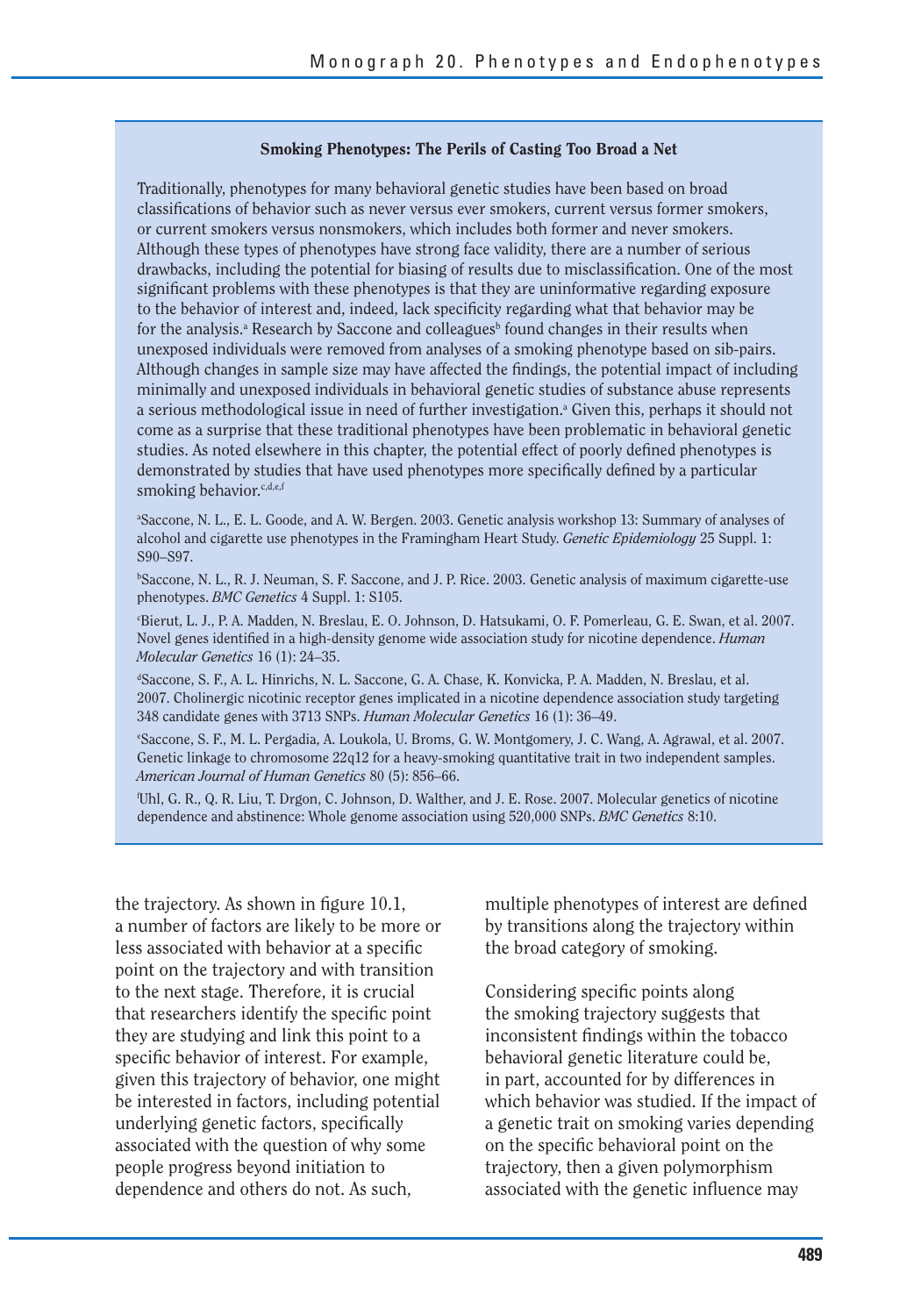

or may not be associated with "smoking." For example, if nicotine metabolism were associated with nicotine dependence, but not with risk of relapse, then polymorphisms associated with nicotine metabolism would be positively associated with smoking only in studies in which nicotine dependence was the basis of the phenotype.

Defining phenotypes based on choice points along the trajectory also suggests that by considering the mechanism by which a gene was believed to influence smoking behavior, one could hypothesize a priori its potential as a candidate gene for that specific behavior along the smoking behavior trajectory. For example, Lerman and colleagues<sup>18</sup> reported the results of a trial investigating the role of the *OPRM1\*N40D* variant on cessation. They found that smokers with the variant allele were significantly more likely to be abstinent at the end of the trial and to

report fewer symptoms of mood disturbance and less weight gain postcessation. These results suggest that at least some functions of the *OPRM1* gene as it relates to smoking behavior are potentially implicated specifically in the maintenance of smoking abstinence.

### **Consideration of Adequate Exposure**

The second feature used by this approach to define phenotypes is to ensure that adequate exposure occurred. Lack of exposure has been identified as a potentially significant methodological challenge that may be particularly important in studies of smoking behavior.10 For the purposes of phenotype definition, it is suggested that adequate exposure in all individuals used in a study can be accounted for by including only those who have had exposure to a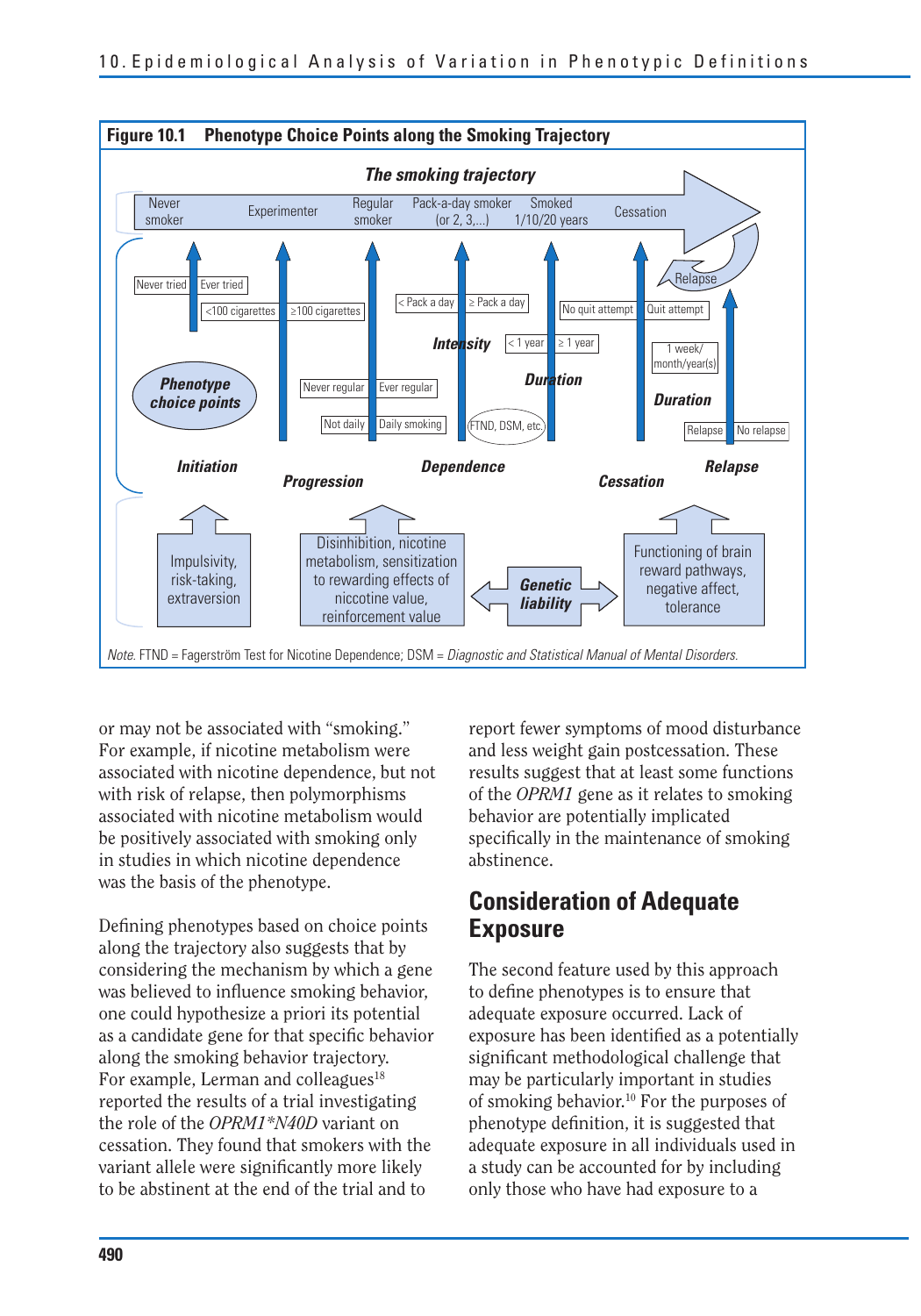



precursor of the behavior of interest along the smoking trajectory. Conversely, all individuals who have not passed through the previous stage on the trajectory must be excluded. A hypothetical example from pharmacology highlights the importance of appropriate exposure. If the goal of the study were to identify features of individuals at risk of adverse reactions to a medication, one would administer the medication to all of the participants and then compare the study measures among those who did versus those who did not have an adverse reaction. Any individual not taking the drug would be uninformative regarding possible adverse reactions (figure  $10.2$ )

This point is relevant to behavioral genetic studies of smoking behavior. For example, in attempting to understand factors associated with progression

from experimentation to daily smoking, individuals who had never experimented with cigarettes would be uninformative. That is, their risk to progress to regular use would be unknown because they had never been exposed.10 So the appropriate analysis would compare individuals who progressed to regular smoking versus those who did not, but only among those individuals who had experimented with cigarettes based on a specific "exposure"—for example, had smoked ≥100 cigarettes in their lives (figure 10.3). However, a common phenotype previously used in such studies is current smokers versus nonsmokers;<sup>9</sup> the latter includes individuals who have experimented, but did not progress, and individuals who were never smokers. Similarly, in attempting to identify factors associated with relapse versus successful cessation, one would include only smokers who had made a quit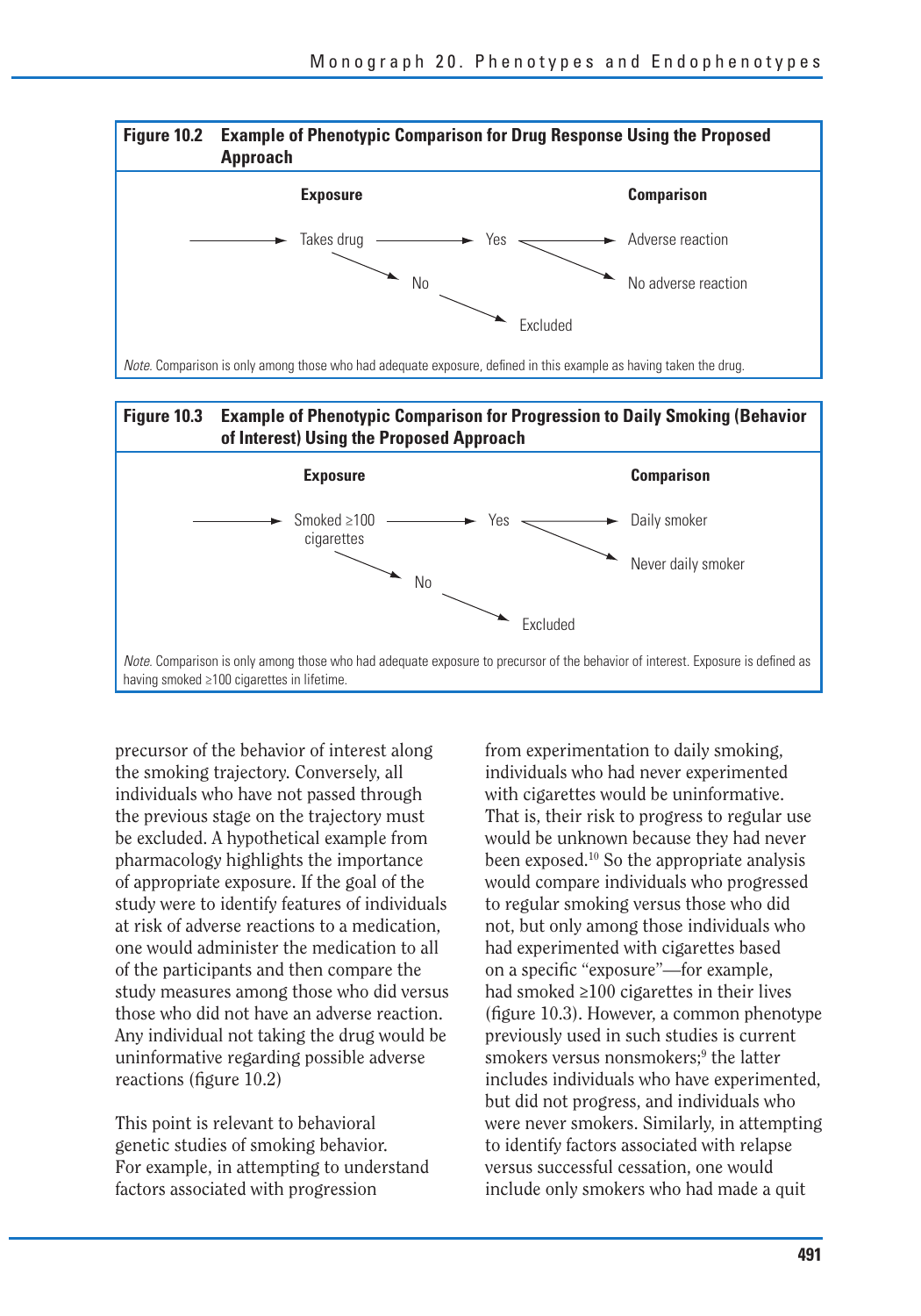

attempt as only these individuals would be informative (figure 10.4). However, the classic comparison is often between former smokers and current smokers.<sup>9</sup> which includes smokers who have never tried to quit.

## **The Proposed Approach**

### **Strategy and Considerations**

Given the above, the approach presented here proposes that phenotypes be formulated in the following way. First, a behavior of interest associated with a specific stage of the smoking continuum must be defined. Second, the comparison group must consist of individuals who have had adequate exposure to the behavior of the previous stage along the continuum. The remainder of this chapter focuses on an example using sustained smoking cessation as the phenotype of interest. Smoking cessation is defined by two separate behaviors: initiation of a quit attempt and sustaining that quit attempt.<sup>19</sup> This then represents a choice point that can be used to define inclusion in the phenotype analysis. The behavior of interest in the example used here is sustaining cessation. Adequate exposure to a precursor of the behavior of

interest is defined by having made a quit attempt. Thus, this phenotype is based on a comparison of individuals who do and do not maintain cessation only among smokers who have made a quit attempt (figure  $10.4$ ).

As an additional consideration, given that epidemiology is fundamentally based on tracking behaviors associated with the distribution of public health outcomes, this approach focuses on observable behavior. (For additional examples and further discussion of behavioral taxonomies, see Gifford and Humphreys.<sup>20</sup> Gifford and colleagues,<sup>21</sup> Silva,<sup>22</sup> and Follette;<sup>23,24</sup> also see other articles in the December 1996 special issue of the *Journal of Consulting and Clinical Psychology.*) In the case of behavioral genetics, phenotypes function as a means to define categories of people who have certain features and behaviors. This is distinct from identifying why people have those features. The distinction is important in that it is inappropriate to include elements in the definition of a phenotype that address underlying causal differences between groups (see further discussion in  $\text{Si}$ lva<sup>22</sup> and Skinner<sup>25</sup>). The underlying causes of why groups differ on the outcome of interest—in this case, genetic influences are what the comparisons of phenotypes hope to elucidate. So, it becomes a circular argument to include them in the definition of the phenotype itself. Hypothesized underlying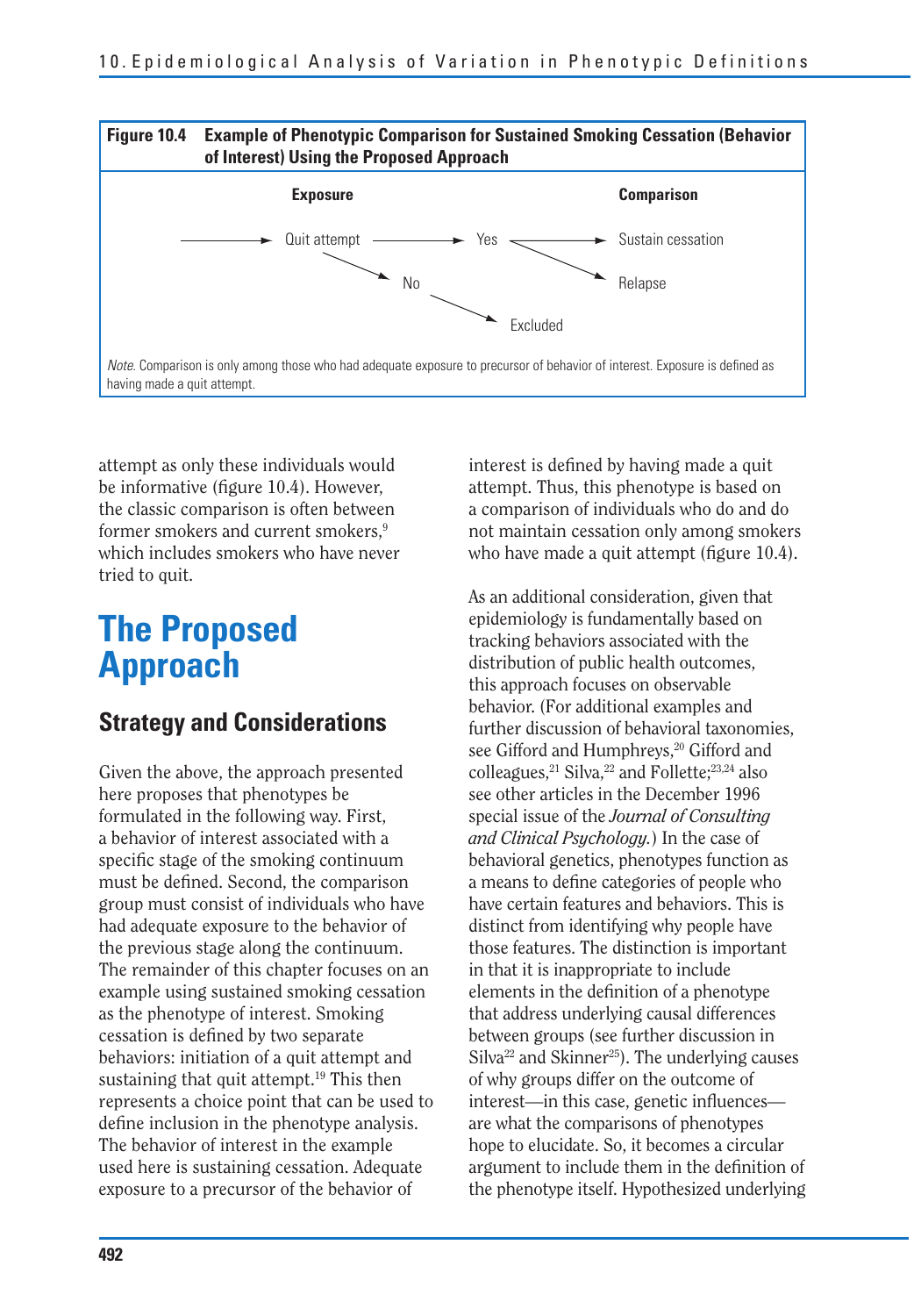causal mechanisms are appropriate for defining endophenotypes (see other chapters in this volume), which serve to bridge the phenotype-gene causal associations.

## **Testing the Approach**

The fundamental assumption behind the argument for using more tightly defined phenotypes is that the detection of genetic influences on key smoking behaviors will be substantially improved; that is, reducing classification bias improves the ability to detect associations. Although this logic seems sound, it is an empirical question, and analyses are needed to justify that this approach truly does improve the ability to find replicable associations. Ultimately, the test of this question will need to be carried out using genotyping of various phenotypes within a single data set. However, this methodology is resource intensive, and the "proof of concept" analyses performed in this chapter are a necessary starting point.

Simply stated, the basic research question is, does it matter if "improved" phenotypes are used or not? For the purposes of this chapter, evidence of "improvement" is demonstrated when, as the phenotype changes, factors associated with the behavior of interest change in an a priori, potentially clinically meaningful direction. The rationale is that changes in factors associated with the phenotype are indicative of changes in the underlying endophenotype and genes associated with the behavior. In the examples presented in this chapter, "improved" definitions are detected by finding changes in characteristics predictive of smoking cessation that vary as the definition of the comparison groups changes. The characteristics chosen to serve as independent variables for the analyses presented in this chapter have been previously associated or may be associated with ability to sustain smoking cessation: (1) markers of nicotine dependence<sup>26–30</sup> and (2) the presence of comorbid conditions

including heavy alcohol use, 31,32 anxiety/ depression,33–36 and insomnia.37,38

Epidemiology offers a potentially powerful set of methodological tools for addressing the importance of phenotypic definition. Various phenotypes can be defined on the basis of clearly observable behaviors, and analyses can be performed to assess how key indicators and outcomes change as the phenotypic definitions change. In addition, there are multiple, large-scale data sets based on a variety of samples that have measures of smoking across the behavioral continuum along with a wide array of potential covariates. This allows for considering a number of comparison phenotypes within a data set as well as potentially confirming the findings across data sets.

To test this approach, a series of analyses across multiple data sets are presented comparing different definitions of smoking cessation (table 10.1). Multiple data sets were analyzed for a variety of reasons. First, by applying the strategy to a number of different data sets, a basic replication of the validity of the approach was performed. Second, each of these data sets had varying methodological strengths and weaknesses; considering the impact of phenotypic variation across the data sets provided broader coverage across the methodologies of the surveys. Next, although all of these data sets assessed smoking behavior, no largescale data sets exist that were designed to focus on smoking behavior. As such, none of the smoking assessments are comprehensive. Analyzing multiple data sets allowed for covering some of the gaps present in any single survey. Each survey also assessed different aspects of sustained cessation and independent variables of potential interest. Again, performing an analysis across the data sets allowed for broader coverage of variables associated with nicotine dependence and comorbid conditions, as well as definitions of cessation. Lastly, because of methodological differences in each data set, it was possible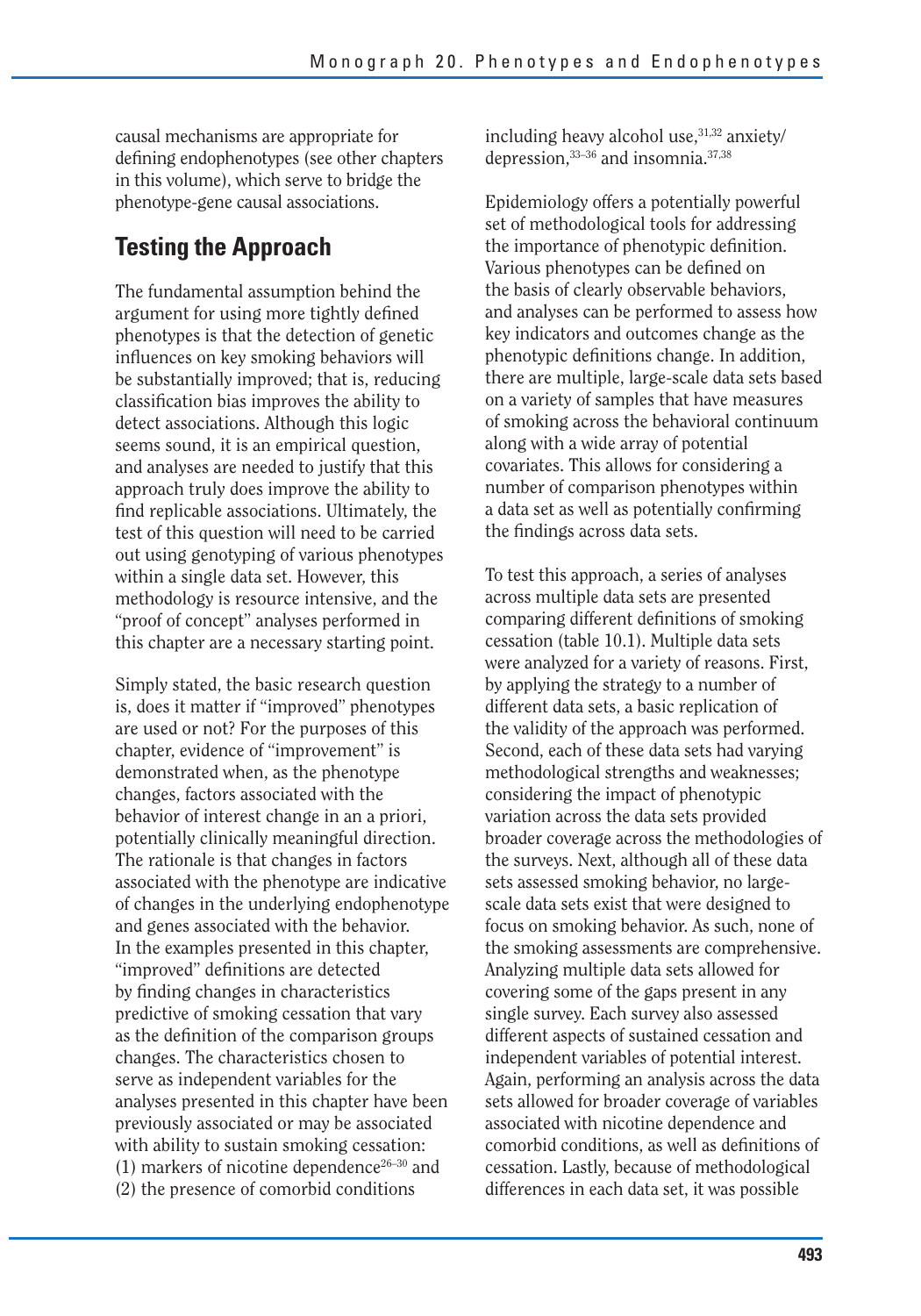|                         | <b>ATBC</b> | <b>TUS-CPS</b> | <b>NHANES III</b> |
|-------------------------|-------------|----------------|-------------------|
| Year collected          | 1985-1993   | 2003           | 1988-1994         |
| Sample size per group   | $-1,380$    | 1,500          | Varies            |
| Groups                  |             |                |                   |
| Sustained quitters      | Χ           | X              | X                 |
| Current smokers         |             | X              | X                 |
| Relapsers               | X           | $\chi$         | X                 |
|                         | X           | Χ              |                   |
| Independent variables   |             |                |                   |
| Age at smoking onset    | X           | X              | Χ                 |
| Years smoked            | X           | X              | Χ                 |
| Cigarettes per day      | X           | $\chi$         | X                 |
| Pack-years              | X           |                |                   |
| Inhale when smoking     | X           |                |                   |
| Nicotine dependence     |             | X              |                   |
| Time to first cigarette |             | $\chi$         |                   |
| Alcohol use/history     | $\times$    |                | $\times$          |
| Anxiety                 | X           |                |                   |
| Depression              | X           |                | X                 |
| Insomnia                | X           |                | X                 |

#### **Table 10.1 A Comparison of the Data Sets and Variables Used in the Analyses Presented in This Chapter**

Note. ATBC = Alpha Tocopherol, Beta-Carotene Cancer Prevention Study; TUS-CPS = Tobacco Use Supplement to the U.S. Census Bureau's Current Population Survey; NHANES III = Third National Health and Nutrition Examination Survey; Pack-years = the number of years of smoking multiplied by the number of packs of cigarettes smoked per day.

to vary the specific analyses that were performed to broaden the test of this general strategy for defining phenotypes.

# **Method**

## **General Analytic Approach**

The primary objective of these analyses was to perform a proof of concept of the approach to defining phenotypes laid out in this chapter. This was done by comparing the results of between-group analyses with smoking phenotype as the dependent variable and measures of nicotine dependence and comorbid conditions as the independent variable. Individuals who had

successfully sustained cessation were the primary phenotype. With the use of classic contingency table analysis, comparisons were performed between those who had sustained cessation and either (1) phenotypes defined by more traditional approaches or (2) extreme examples of phenotypes that would not meet the inclusion criteria proposed here (i.e., individuals who had never made a quit attempt). The analyses were then repeated using the proposed strategy of "improved" phenotypic definition to assess how the results change. In general, results presented are based on  $\chi^2$  and *t*-test univariate analyses by using data from the ATBC, the TUS-CPS, and NHANES III (table 10.1). Each of these data sets and analyses is discussed separately below.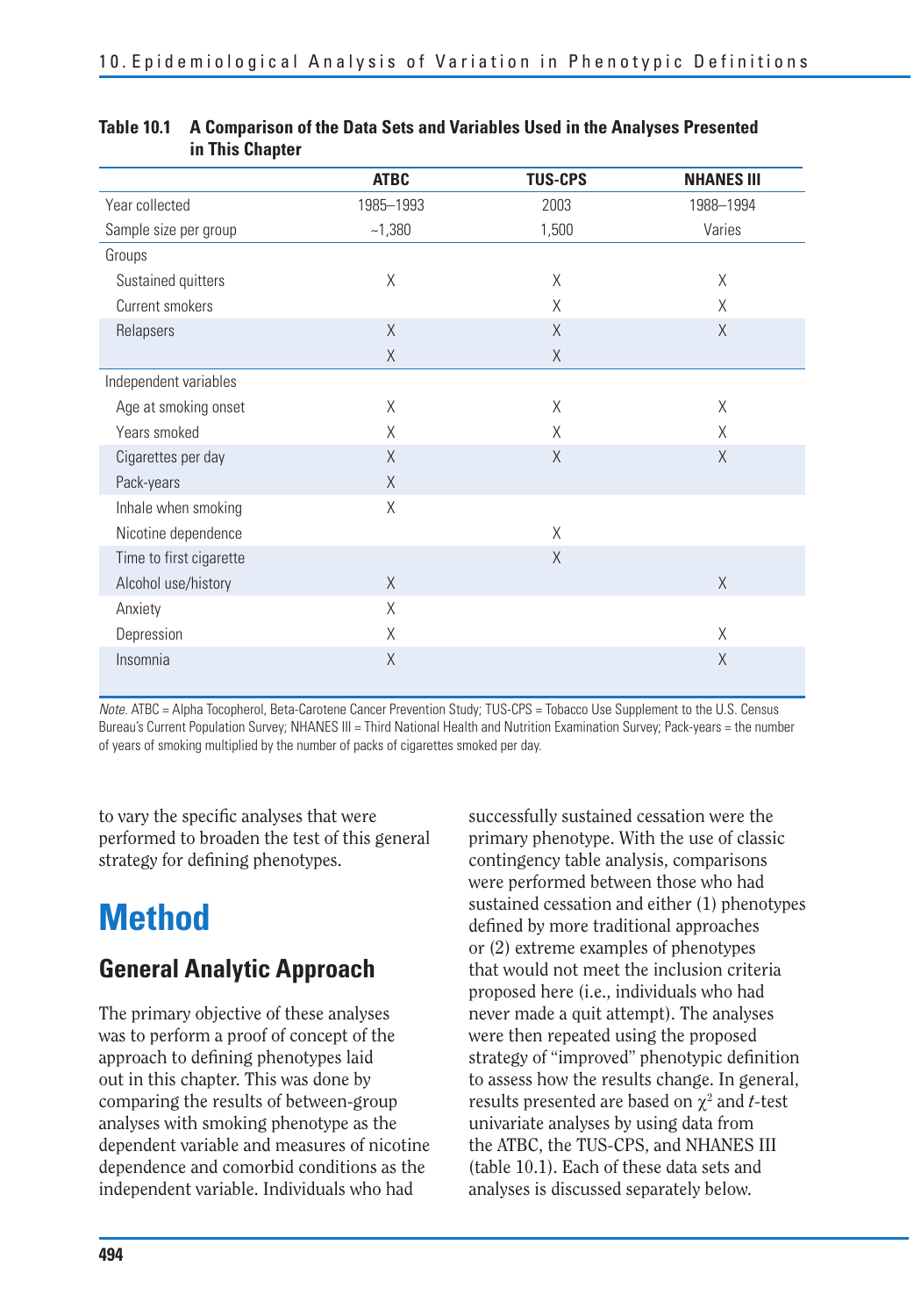## **ATBC Analyses**

#### *Data Source*

The first set of analyses presented in this chapter was performed by using a sample drawn from the ATBC.<sup>39</sup> Between 1985 and 1993, this longitudinal, populationbased chemoprevention trial enrolled 29,133 Finnish male current smokers between the ages of 50 and 69 years into a randomized primary prevention trial to assess whether alpha-tocopherol or betacarotene would reduce cancer incidence. At baseline, all individuals in the ATBC study smoked at least five cigarettes per day and were generally in good health. Median age at entry into the study was 57 years, the median number of cigarettes smoked per day (CPD) was 20, and the reported median years of smoking was 36. Exclusion criteria for the ATBC included a history of cancer, significant cardiac diagnoses, cirrhosis, chronic alcoholism, and significant psychiatric diagnoses. Diagnosis of lung cancer during the trial was an additional exclusion for the analyses because of its impact on smoking  $c$ essation<sup>40,41</sup> and high mortality.

Within the ATBC, extensive medical history data based on participant self-report and medical examination were collected at baseline, and participants were followed for five to eight years with three scheduled follow-up visits per year (i.e., every four months). At each follow-up, participants were queried about health and smoking status since their last visit.

#### *Phenotype Comparisons*

All individuals in the ATBC were established heavy smokers, so the focus of analyses within this data set was on how the results might vary between phenotypic definitions that did and did not consider the issue of adequate exposure. Three groups were defined: sustained quitters, relapsers,

and never quitters. Sustained quitters and relapsers were exposed to the key behavior of having made at least one quit attempt during the trial.15 Sustained quitters were defined as men who reported not smoking at all for at least 10 consecutive followup visits, equal to 40 months or more of abstinence. Relapsers were men who reported that they made a quit attempt but sustained it for no more than one consecutive interval and had a confirmed relapse. Of the original ATBC sample, approximately 30% of the participants made a quit attempt during the trial. Of these, 1,379 men met the definition of a sustained quitter and 1,388 met the definition of a relapser. They were therefore included in this analysis. An additional group of 1,380 men who did not make a quit attempt during the trial were randomly selected to serve as the never quitter comparison group.

Comparison of the never quitters to sustained quitters served as the phenotype approach that did not address the issue of exposure to precursors of the behavior of interest, allowing for exploration of the potential impact of misclassification of previous quit history. A more tightly defined phenotypic comparison was made of relapsers versus sustained quitters. In addition, relapsers were compared to never quitters to assess if differences among current smokers based on quit history were present.

#### *Independent Variables*

The analysis presented here is based solely on the relationship of baseline variables to sustained cessation. Variables included in this analysis were those associated with smoking history, behavioral/ psychological symptoms, and alcohol use. Smoking history included age of smoking onset, years smoked, cigarettes per day, pack-years,\* and frequency of inhaling while smoking. Behavioral and psychological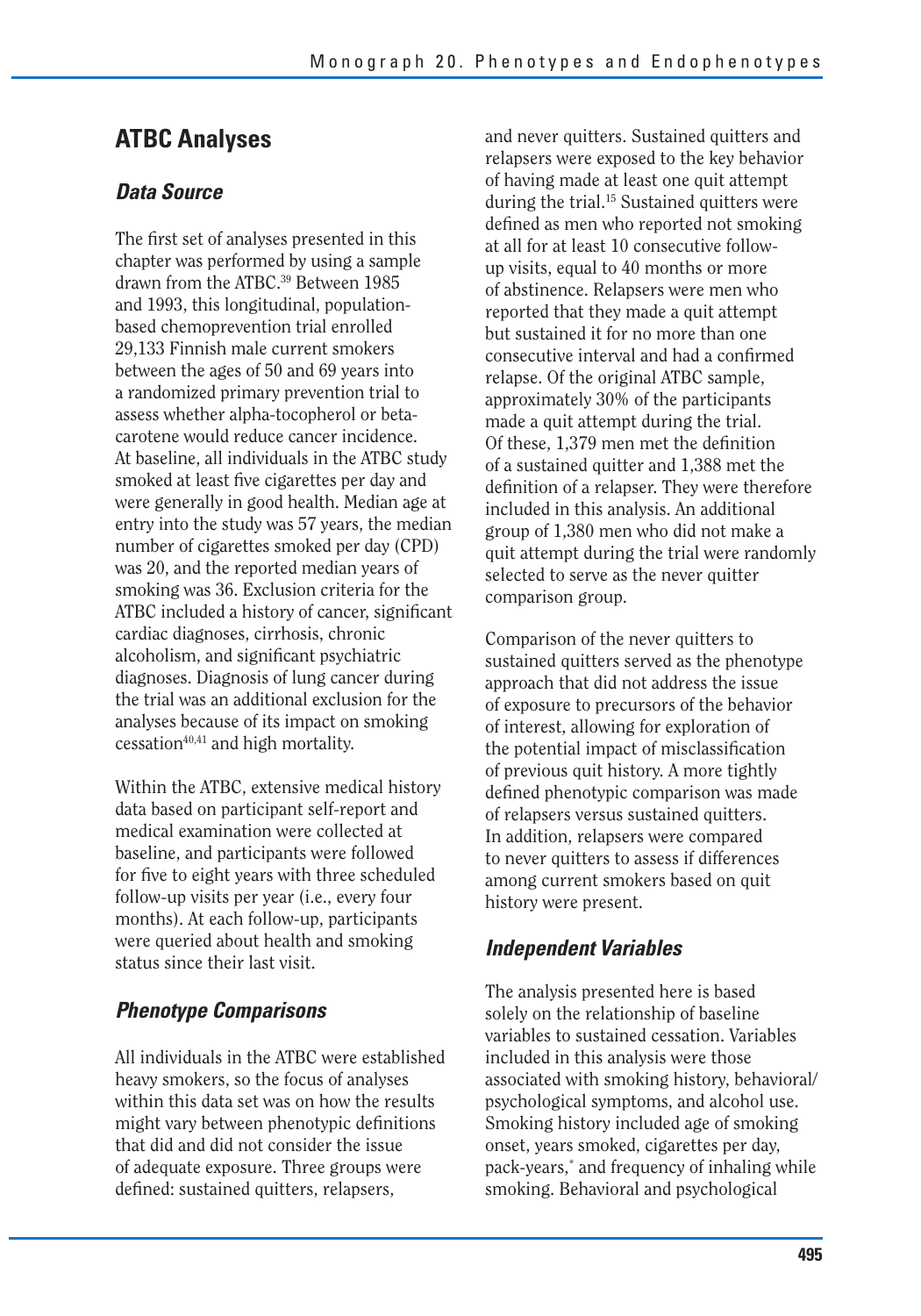symptoms reported as having occurred during the last four months included anxiety, depression, problems concentrating, and insomnia. Alcohol consumption was converted to mean grams per day on the basis of reported average number of drinks consumed daily during the last year.

#### *Analysis*

For each comparison, unadjusted analyses were performed on the basis of a classical contingency table analysis conducted using SAS 8.2.42 Reported *p-*values are based on either  $\chi^2$  for categorical variables or *t*-test for continuous variables.

#### *ATBC Results*

The results of the analyses of the ATBC comparisons are presented in table 10.2. Compared with sustained quitters, never quitters demonstrated heavier smoking histories, more current cigarettes per day, and were more likely to always inhale when smoking. Never quitters also reported more symptoms of coexisting comorbid conditions in that they drank more alcohol per day and were more likely to endorse experiencing depressed mood, problems concentrating, and insomnia during the last four months.

A similar general pattern was noted for sustained quitters compared to relapsers. Relapsers reported higher CPD, more pack-years, and being more likely to always inhale. Relapsers also reported drinking more alcohol per day and being more likely to endorse symptoms of anxiety, depression, and insomnia. However, closer examination of the data revealed that, although the general pattern of responding was similar, the differences between sustained quitters and the other two groups were more extreme for never quitters than for relapsers.

Further evidence of this pattern was demonstrated in the analysis of differences between relapsers and never quitters. Significant differences between relapsers and never quitters were found for all markers of nicotine dependence, as well as mean alcohol use per day, with never quitters always being more extreme. No significant difference between relapsers and never quitters was noted for any of the mood symptoms.

#### *ATBC Discussion*

These results suggest that sustained quitters, relapsers, and never quitters are distinct

|                                | <b>Never quitters</b><br>$n = 1,380$ | <b>Relapsers</b><br>$n = 1,388$ | <b>Sustained quitters</b><br>$n = 1,379$ |
|--------------------------------|--------------------------------------|---------------------------------|------------------------------------------|
| Age at smoking onset (mean)    | $19.1$ <sup>+***</sup>               | 20.0                            | 20.3                                     |
| Years smoking (mean)           | $36.7$ <sup>****</sup>               | 33.9                            | 33.4                                     |
| Cigarettes per day (mean)      | $21.7$ <sup>****</sup>               | $19.1***$                       | 17.2                                     |
| Pack-years (mean)              | $40.1***$                            | $33.0***$                       | 29.2                                     |
| Always inhale (% yes)          | 55.3% ****                           | $50.2\%$ **                     | 44.2%                                    |
| Alcohol (mean grams/day)       | $19.61$ *                            | $17.0***$                       | 12.5                                     |
| Feelings of anxiety (% yes)    | 22.4%                                | 23.7%*                          | 19.9%                                    |
| Feelings of depression (% yes) | 15.1%*                               | 15.0%*                          | 11.2%                                    |
| Problems concentrating (% yes) | 12.5%*                               | 11.4%                           | 9.3%                                     |
| Insomnia (% yes)               | 20.1%***                             | 19.7%***                        | 13.6%                                    |

#### **Table 10.2 Results from the Analysis of the ATBC Study Data**

*Note.* Comparison group vs. sustained quitters: " $p ≤ 0.01$ ; "" $p ≤ 0.001$ ; "" $p ≤ 0.0001$ . Relapsers vs. never quitters: " $p ≤ 0.01$ .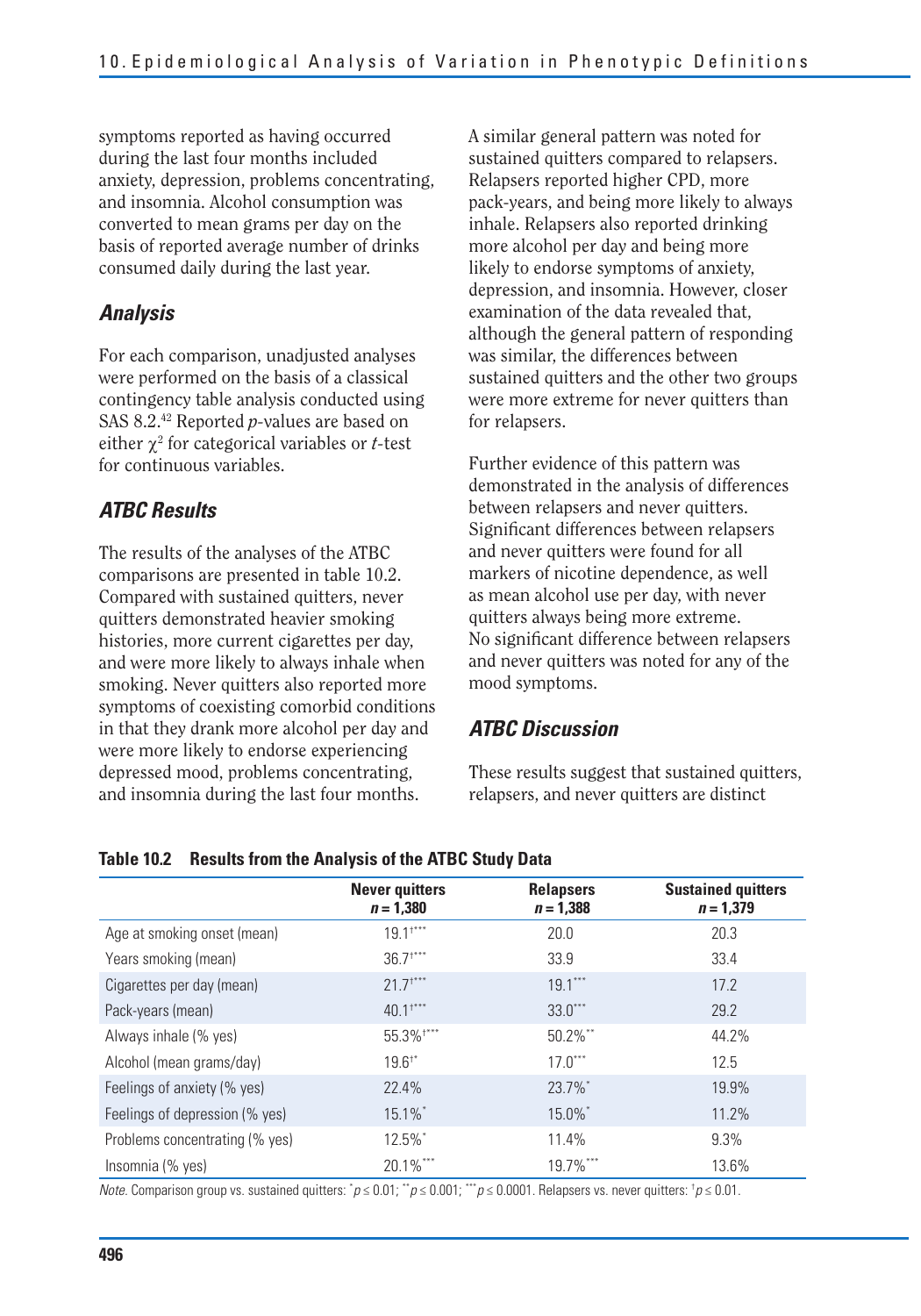phenotypic categories in that markers of nicotine and alcohol dependence varied across the groups. At first, it was suspected that men from this sample with no quit history—that is, never quitters—had an "unknown" liability to relapse and, therefore, hypothetically would fall in the middle of the continuum of "relapse liability," with relapsers and sustained quitters anchoring the ends of this continuum. This assumed that never quitters were ultimately made up of individuals who would become sustained quitters or relapsers should they make a quit attempt. That never quitters were more extreme than relapsers on markers of dependence suggests that they may in fact have greater liability to relapse and that not making a quit attempt during the eight years of the ATBC trial may be related to their dependence. Knowledge of quit history before entering the trial might help to further understand this possibility, but the ATBC did not collect this information, so prior experience with quitting is unknown.

Both relapsers and never quitters differed from sustained quitters on symptoms of mood disruption, but not from each other on this cluster of symptoms. Although there are a variety of potential interpretations, it is interesting to note that these symptoms are similar to those often experienced during withdrawal from nicotine.43 It may be that the higher frequency of the symptoms at baseline has important implications for whether an individual will attempt to quit smoking and the subsequent risk for relapse.

The ATBC data set has a number of features that contribute to its usefulness in this series of analysis. The trial has a large sample such that appropriate power was available for the analyses. The sample was followed for an extended period with excellent follow-up rates. This allowed for considering sustained cessation across a time frame much longer than is typically assessed. In addition, the ATBC was not

a smoking cessation trial, so it affords an opportunity to observe self-initiated cessation attempts and sustaining those attempts. The study also assessed a variety of variables of potential interest, allowing for analyses of comorbid conditions.

The ATBC data set has limitations in regard to the question of appropriate strategies to define phenotypes. Common across all data sets used in this study and cessation research in general, having made a quit attempt during the trial was based solely on self-report. Research suggests that individuals typically are truthful about smoking behavior in contexts in which no negative consequences are associated with smoking status. As the above-mentioned lack of data on prior cessation experience highlights, the ATBC was fundamentally a trial testing a nutritional cancer prevention intervention. As such, although all participants were established heavy smokers, available smoking variables are limited. The variable used to define cessation attempts is somewhat imprecise, especially in terms of accurate length of cessation in fewer than four-month intervals. No data are available regarding what resources may have been used during a reported quit attempt. This could clearly affect cessation success, although nicotine replacement therapy and other pharmacological interventions known to affect cessation success were not widely available or used during the time frame of the ATBC study. In addition, because of the lack of data regarding quit attempts before entering the trial, misclassification of quit history (the fundamental prior exposure variable) is still possible despite the long follow-up period during the trial. Given that all participants were heavy smokers, a limited range of smoking behaviors can be compared for the purposes of considering various phenotypes and the impact of varying definitions. Given some of these limitations, an effort was made to confirm the usefulness of this approach in two additional data sets: TUS-CPS and NHANES III.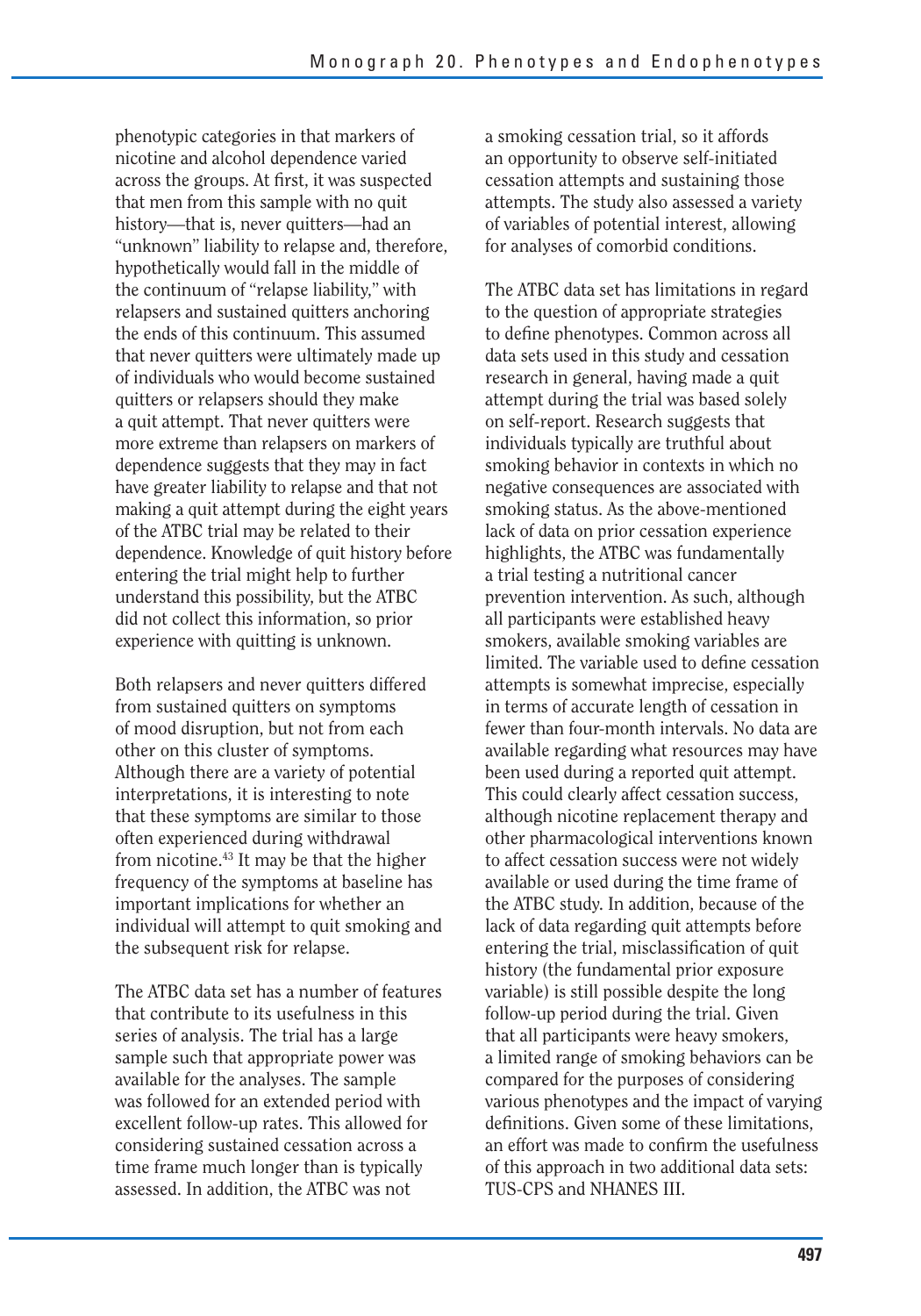## **TUS-CPS Analyses**

#### *Data Source*

In a fashion similar to that performed in the ATBC, cross-sectional data from the 2003 TUS-CPS44 were used in a second analysis investigating how varying phenotypic definitions may affect the results. The CPS, administered by the U.S. Census Bureau, uses a multistage probability sample design to produce reliable national and state estimates on labor force characteristics among the U.S. civilian noninstitutionalized population aged 15 years and older. Every three years since the 1980s, the National Cancer Institute and the Centers for Disease Control and Prevention sponsor the TUS to be conducted in conjunction with the CPS. The TUS collects data on tobacco use and related attitudes and practices among those who completed the CPS. In 2003, the TUS collected detailed data on smoking, former smoking, and quitting behaviors from approximately 250,000 respondents in the months of February, June, and November. Details of the sampling methods for the TUS-CPS are reported elsewhere.<sup>45</sup>

### *Phenotype Comparisons*

To mimic the above analyses using ATBC data and typical behavioral genetic studies focusing on specific homogeneous populations, a similar set of samples was selected, limited to white males. The sample size also was limited to 1,500 per group to approximate that used in the ATBC analysis and to reflect the sample size of the parameters that might be seen in a behavioral genetics study. In this case, four groups were defined to be used in the comparison: all current smokers (current), established daily smokers with and without a history of making a quit attempt (relapsers and no quit, respectively), and sustained quitters. Relapsers, no quit, and sustained quitters all had histories of being daily

smokers for at least five years, and sustained quitters reported having sustained cessation for one to five years. The current smoking group included respondents who indicated that they smoked "every day" or "some days."

The analyses of current versus sustained quitters and no quit versus sustained quitters represented comparisons in which exposure to the precursor of the behavior of interest (having made a quit attempt) was not part of the phenotype definition. As in the analysis of the ATBC data, analysis of relapsers versus sustained quitters was the more tightly defined comparison. For each group, 1,500 white males were randomly selected, again to create a similar set of subsamples to that used for the ATBC analyses and behavioral genetic studies.

#### *Independent Variables*

The TUS-CPS includes questions associated with a variety of issues associated with smoking behavior and tobacco control. For this analysis, measures were used of number of CPD, age of onset of regular smoking, years smoked, time to first cigarette in the morning, and items from the Shiffman Nicotine Dependence Syndrome Scale (NDSS). In addition to CPD and age of onset for regular smoking, time to first cigarette was used as an indicator of nicotine dependence. Evidence from factor analysis strongly supports the use of this item as an overall marker for nicotine dependence,  $46-50$ and it has previously been used in population-based surveys as an indicator of nicotine dependence.51 An abbreviated version of the NDSS<sup>52,53</sup> is also available on the 2003 TUS-CPS and is asked of all current smokers and former smokers who have quit within five years. The TUS includes NDSS questions about difficulty delaying smoking, willingness to go out in a storm to get cigarettes, experiencing craving, and willingness to go outside to smoke even if it interferes with an activity. TUS scores these items on a two-point scale  $(1 = yes, 2 = no)$ ,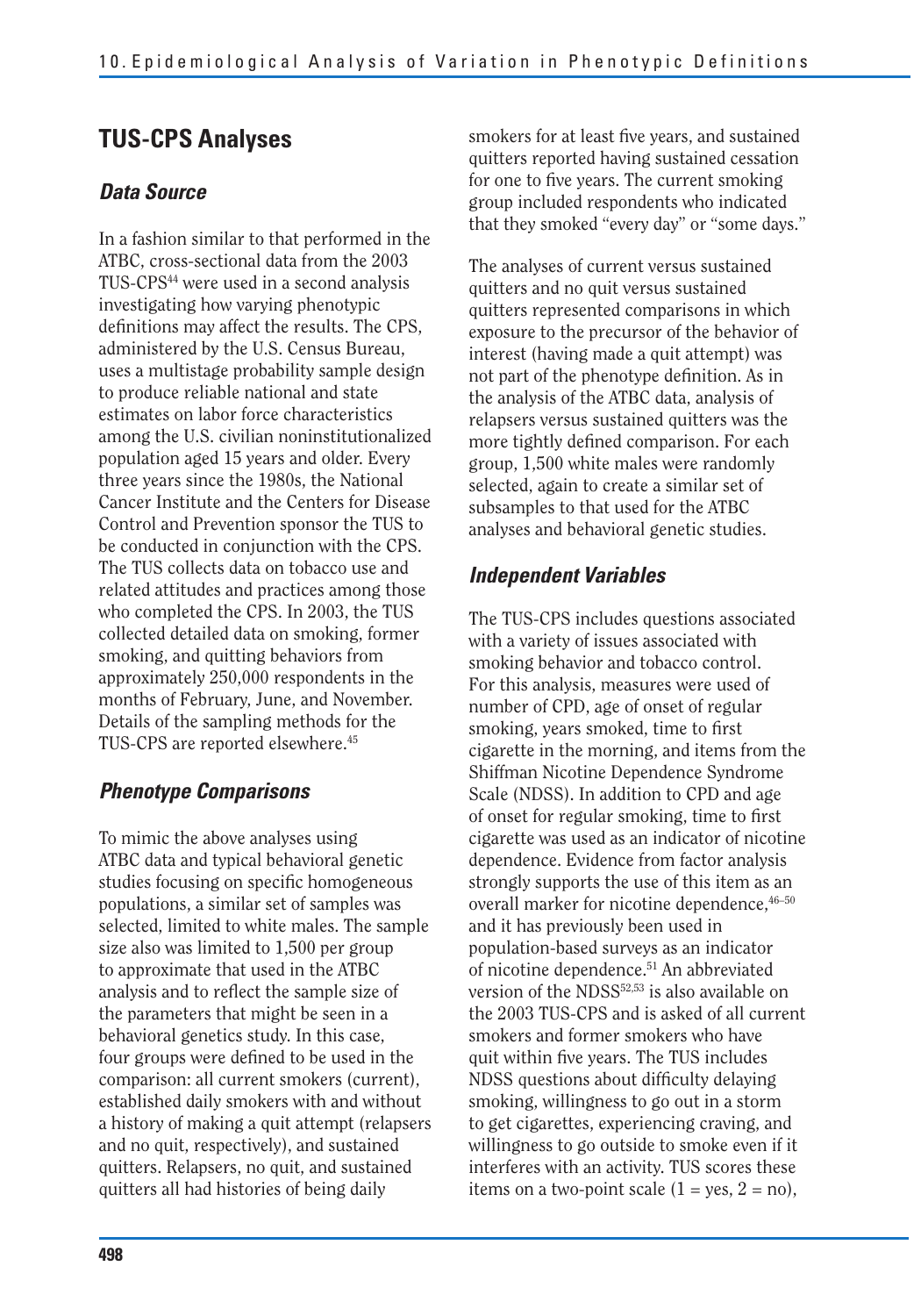and the items were summed to provide a total with lower scores indicating less nicotine dependence.

#### *Statistics*

The analysis was conducted using SAS 8.242 and SUDAAN 8.0.1.54 SUDAAN was used to account for the complex sample design and the weights of the respondents. Standard contingency table analysis and univariate techniques were used in this analysis. All variables presented from this analysis are continuous, and reported *p-*values are based on *t-*tests by using corrected standard errors derived from the SUDAAN PROC DESCRIPT procedure.

### *TUS-CPS Results*

Results from this analysis are presented in table 10.3. Results from the less restrictive phenotypes are presented first. Compared to current smokers, sustained quitters demonstrated earlier age of onset, higher levels of CPD, longer smoking histories, and higher levels of nicotine dependence as assessed by the NDSS items. Time to first cigarette was not significantly different between current and sustained quitters. In contrast, sustained quitters had longer time to first cigarette, lower level of CPD, and a later age of onset compared to no quit smokers. Sustained quitters continued to have a lower score on the NDSS items, indicating more frequent symptoms associated with nicotine dependence. Total years smoked was not significantly different between the two groups.

Analysis of relapsers versus sustained quitters, the more restrictive phenotype comparison, showed no significant difference between the groups on age of onset, CPD, and years smoked. Time to first cigarette was significantly different between relapsers and sustained quitters, with relapsers reporting a shorter mean interval to first cigarette. As with the other comparisons, sustained quitters had significantly lower scores on the NDSS items.

### *TUS-CPS Discussion*

Findings from this analysis also point to the importance of tightly defined phenotypes in that the pattern of results varies depending on the comparison group. Use of the traditional comparison of all current smokers versus those who had sustained cessation for at least a year suggested possible higher levels of nicotine dependence as assessed by age of onset, CPD, years smoked, and total score on NDSS items. However, analysis of smokers who had progressed to established daily smoking but had not had exposure to the

|                                         | <b>Current</b> | No quit   | <b>Relapser</b> | <b>Sustained quitters</b> |
|-----------------------------------------|----------------|-----------|-----------------|---------------------------|
| Age of onset                            | $17.4^*$       | $16.4***$ | 16.9            | 17.1                      |
| Cigarettes per day                      | $19.9***$      | $23.4***$ | 20.9            | 21.2                      |
| Years smoked                            | $23.2^*$       | 26.0      | 25.7            | 25.2                      |
| Minutes to first cigarette <sup>a</sup> | 48.6           | $37.8$ ** | $43.5^*$        | 53.6                      |
| Nicotine dependence <sup>b</sup>        | $5.7***$       | $5.6***$  | $5.5***$        | 5.1                       |

#### **Table 10.3 Results from the Analysis of TUS-CPS Data**

Note. A randomly selected sample of 1,500 for each group was used in these analyses. All reported data are for mean response to variable. Comparison group versus sustained quitters:  $^*p \le 0.01$ ;  $^{**}p \le 0.001$ ;  $^{***}p \le 0.0001$ .

<sup>a</sup>Time to first cigarette in the morning in minutes.

b Total score of abbreviated Nicotine Dependence Syndrome Scale items. Lower scale is indicative of higher level of nicotine dependence.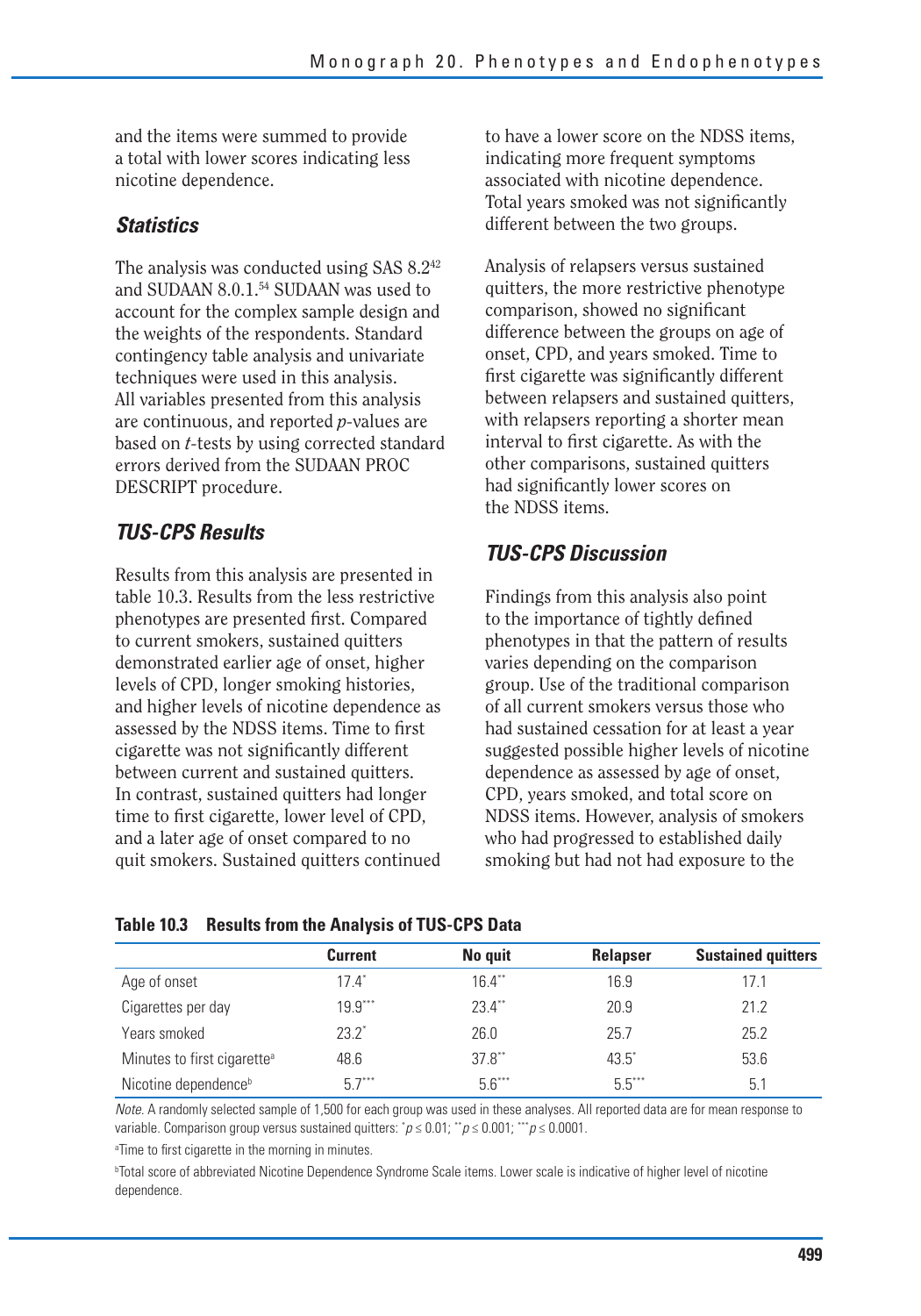pre-behavior of interest (a quit attempt) suggested a reverse pattern, with later age of onset, fewer CPD, and longer interval to first cigarette, for the sustained quitters. Although there appeared to be a trend of an increase of markers of nicotine dependence among smokers from sustained quitters versus relapsers versus no quit smokers, in this sample no substantial evidence was found of differences between relapsers and sustained quitters except in time to first cigarette and score on the abbreviated NDSS.

The abbreviated NDSS is unique to the TUS among the data sets discussed in this chapter. Inconsistent with the general pattern of responses from the other variables used as markers for nicotine dependence, sustained quitters demonstrated more dependence than any of the other three groups. The reasons for this are unclear. One possibility is that the various groups of current smokers were asked about their current experience, while former smokers were asked to recall their previous experience of nicotine-dependence symptoms. Given that the sample of former smokers used in the analysis consisted of individuals who had quit at least one year ago, and up to five years ago, it may be that recall bias played a role in these discrepant results. It may also be that this finding is unique to the samples selected and not reflective of the overall national sample at large.

The TUS-CPS is useful for the proof of concept of the analytic approach being explored in this chapter in that it has a large sample size, includes a wide range of smokers in the sample, and contains a number of items specifically related to smoking behavior, including lifetime history of having made a quit attempt. However, given the cross-sectional nature of the data and the structure of the questions associated with smoking cessation, the survey is of limited use for tracking and understanding

cessation in detail. For example, no data are available regarding the details of quit history, such as the time frame of having made an attempt, unless it occurred within the last year, nor is information available on what cessation methods have been used across the person's quit history. Also, items from the NDSS are only asked of former smokers if they attempted to quit within the last five years. As with all the data sets used in this chapter, smoking status and quit history were based solely on self-report. In addition, the absence of questions related to potentially important comorbid conditions such as alcohol use and psychiatric symptoms represents an important gap in the types of questions that can be addressed by this survey.

A final analysis of this approach for defining phenotypes was performed by using the NHANES III data set. This nationally representative data set includes questions relevant to comorbid conditions and so can serve as a potential replication of some of the key findings associated with these behaviors found in the ATBC and TUS-CPS analyses. As an additional "proof of concept" in this analysis, the impact of changing comparisons was explored within a more traditional psychological/epidemiological study in which the selected sample was not based on gender or race/ethnicity, but rather, on groups selected from the population-based, nationally representative sample as a whole.

## **NHANES III Analyses**

#### *Data Source*

This sample was selected from NHANES III, conducted from 1988 to 1994 on a crosssectional representative sample of the U.S. civilian noninstitutionalized population aged two months and older living in households. Only individuals over the age of 18 years were included in the present analysis. Detailed descriptions of the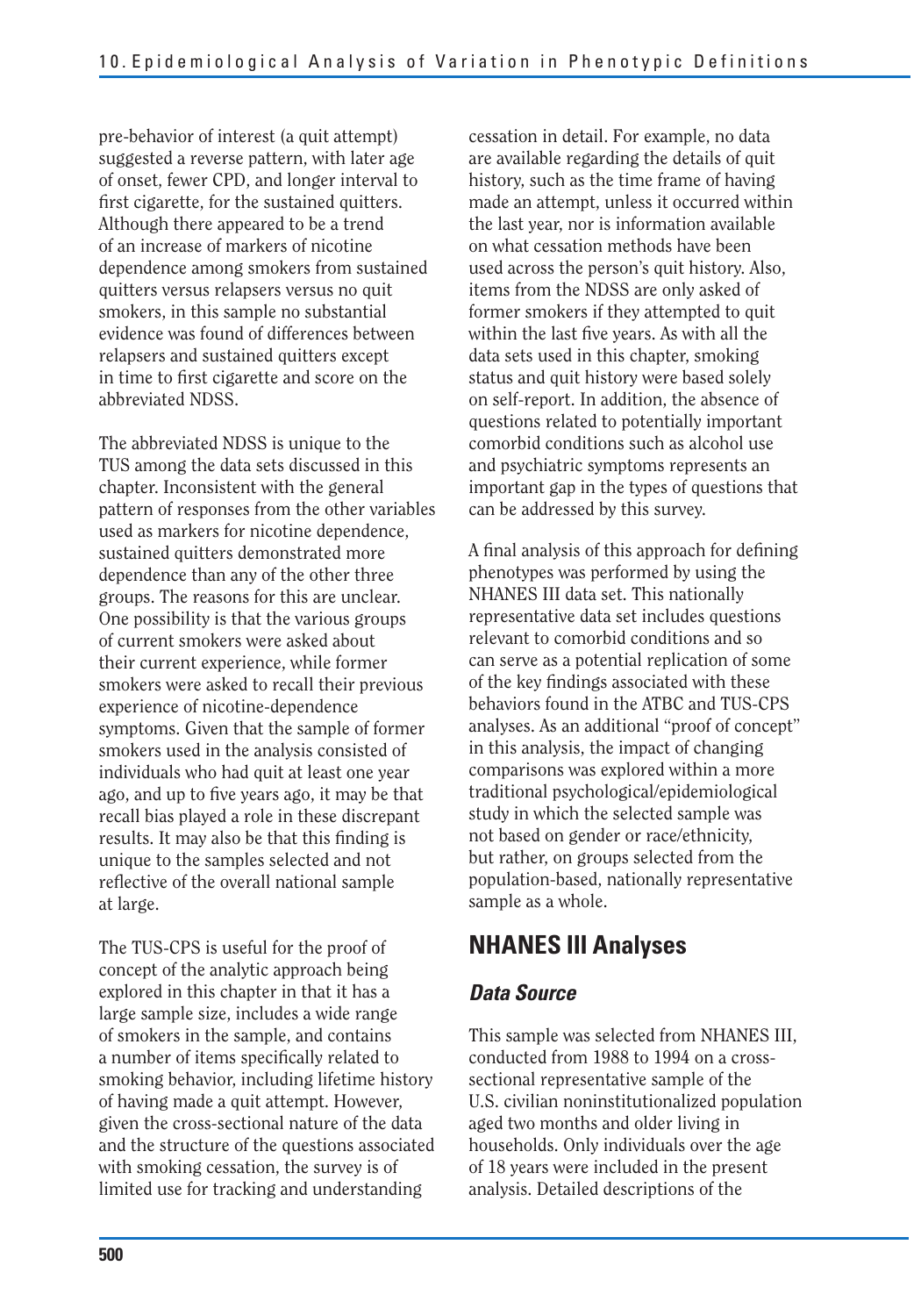sample design and operation of the survey have been published elsewhere.<sup>55</sup> For this study, smoking information was obtained from the Household Adult Questionnaire administered in participants' homes.

### *Phenotype Comparisons*

Three phenotypes were defined for the purposes of these analyses on the basis of increasingly restrictive inclusion criteria to reflect progression from regular use to cessation and relapse: all current daily smokers (daily,  $n = 4,990$ ), current daily smokers who reported having made a quit attempt that lasted for at least one year (relapsers,  $n = 1.157$ ), and former smokers who had been abstinent for longer than one year (sustained quitters,  $n = 4,463$ ). The definitions were nonmutually exclusive, and daily smokers included all individuals who also qualified as relapsers. Of importance, the NHANES III only asked about quit attempts that lasted at least one year. Therefore, former smokers had to have sustained cessation for one year or longer to be included in the analyses, and the sample of relapsers included only individuals who had sustained cessation for at least one year before returning to daily smoking. For this analysis, daily smokers versus sustained quitters served as the comparisons of less restrictive phenotypes, while relapsers versus sustained quitters represented the more tightly defined phenotype.

#### *Independent Variables*

Similar to the previous analyses, available variables were selected associated with nicotine dependence and comorbid conditions believed to affect sustained cessation. Smoking variables included in the analysis were age of smoking onset, years smoked, and cigarettes per day. NHANES III also provides information about a wide range of health and behavioral symptoms. For this analysis, current mean drinks per day, history of heavy drinking (5+ drinks

per day), symptoms of insomnia, and lifetime diagnosis of major depression were included. Diagnosis of major depression was obtained from the Diagnostic Interview Schedule (DIS) administered as part of the NHANES III examination. Methodological constraints of the NHANES were such that only adults under the age of 40 years received the DIS, so reported results for lifetime history of major depression are limited to only the age range of 18–39 years.

#### *Statistics*

The analysis was conducted using SAS 8.2<sup>42</sup> and SUDAAN 8.0.1.54 SUDAAN was used to account for the complex sample design and the weights of the respondents. Standard contingency table analysis and univariate techniques were used in this analysis based on SUDAAN procedures. Preliminary analyses revealed large differences in current age among the three groups (data not shown). To address this, age adjustment was performed for all comparisons.

### *NHANES III Results*

The results for the comparisons from NHANES III are presented in table 10.4. The general pattern was similar between daily smokers and relapsers when compared to sustained quitters with almost all comparisons being statistically significant. In considering the pattern of responses, some differences were noted. Relapsers reported higher cigarette consumption and were more likely to have histories of major depression and sleep disturbance. Relapsers had a slightly earlier age of regular smoking onset. Daily smokers reported higher mean daily alcohol consumptions and were slightly more likely to report a history of drinking five or more drinks per day.

#### *NHANES III Discussion*

Although the results of this analysis were not as clear, the potential usefulness of the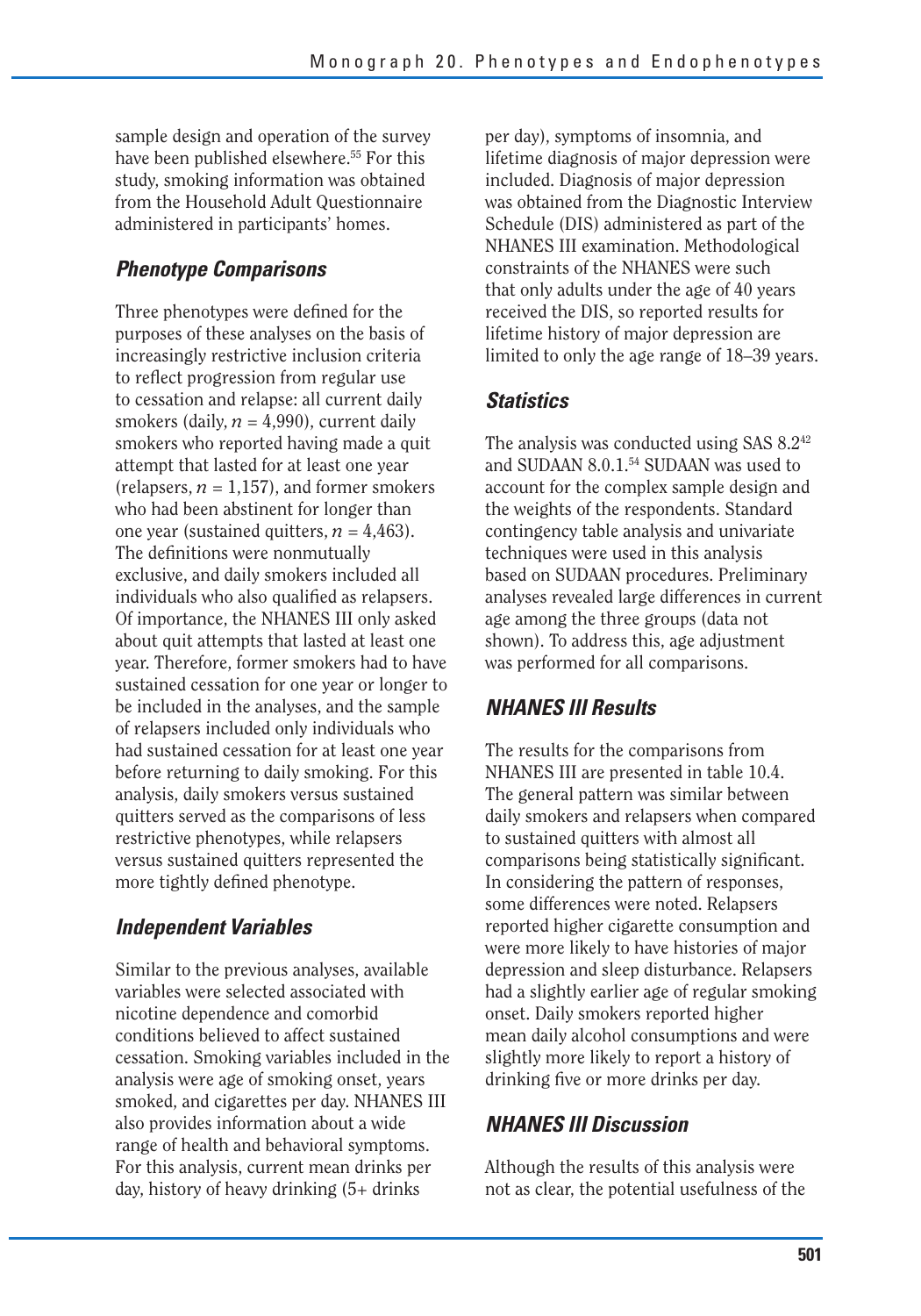|                                       | <b>Current smokers</b> | <b>Relapsers<sup>a</sup></b> | Sustained quitters <sup>b</sup> |
|---------------------------------------|------------------------|------------------------------|---------------------------------|
| Age onset (mean)                      | $17.0***$              | $16.9^{\circ}$               | 17.2                            |
| Years smoked (mean)                   | $21.0***$              | $20.0***$                    | 20.7                            |
| CPD (mean)                            | $24.1***$              | $277$ <sup>**</sup>          | 21.8                            |
| ETOH drinks per day (mean) $\epsilon$ | $4.4***$               | $37**$                       | 2.7                             |
| $HX 5+ ETOH$ drinks per day (% yes)   | $22.0***$              | $20.6$ **                    | 16.2                            |
| HX depression (% yes) <sup>d</sup>    | $11.6^*$               | $14.0^*$                     | 7.6                             |
| HX insomnia (% yes) <sup>d</sup>      | 30.1                   | $34.4^{\circ}$               | 25.2                            |

| Table 10.4 Results from the Analysis of NHANES III Data |
|---------------------------------------------------------|
|---------------------------------------------------------|

Note. Data from all analyses are adjusted for age of participant. CPD = cigarettes smoked per day; ETOH = alcohol; HX = history. Comparison group versus sustained quitters:  $\bar{p} \leq 0.05$ ;  $\bar{p} \leq 0.005$ ;  $\bar{p} \leq 0.0005$ .

<sup>a</sup>Relapsers were defined as current daily smokers who reported having a history of being abstinent for at least one year.

b Sustained quitters were former smokers who had been abstinent for at least one year.

c Only asked of individuals who reported alcohol use.

d Age-restricted question.

more restrictive phenotype comparison appears generally supported. In general, similar patterns of statistical significance were seen among the two comparisons. However, the levels of significance are affected by the sizable sample size variations, and so it is difficult to interpret the meaningfulness of the statistical significance. Consideration of variation in patterns of responses suggests that there were differences between the two phenotypic approaches.

Although fewer markers than desirable of nicotine dependence were available in this data set, NHANES does provide indications of potential alcohol abuse/ dependence and psychiatric comorbidity. Relapsers began smoking at an earlier age and smoked more cigarettes per day. They were more likely to be diagnosed with a history of major depression on the basis of report of symptoms and to report sleep disturbance. However, symptoms associated with alcohol abuse were more likely to be reported among the all daily smoker group. Thus, there appears to be an increase in markers of dependence and comorbidity as the comparison moves along the smoking trajectory and becomes increasingly restrictive, moving from all daily smokers

to smokers who relapsed despite having maintained abstinence for a year or longer. This suggests that (1) the role of nicotine and alcohol dependence potentially increases as one moves along the smoking trajectory and (2) analyses based on phenotypic definitions that do not consider progression along the smoking continuum are more likely to experience misclassification and thereby less likely to detect effects of potentially important genetic influences.

The distinctions between the phenotypes in the NHANES analysis may have been affected by a number of methodological issues. First, the analyses on this data set were not limited to only white men. It was not possible to explore any impact of this difference because of sample size limitations in the data set. A larger issue that likely had a significant impact is the restricted nature of the available cessation question. In NHANES III, the cessation question only asks about quit attempts that lasted at least one year, so no data are available on the much more typical quit attempt followed by relapse within a few weeks.<sup>56</sup> This suggests that a large number of individuals included in the daily smoker phenotype would have qualified as relapsers had more refined data been available. In addition, as individuals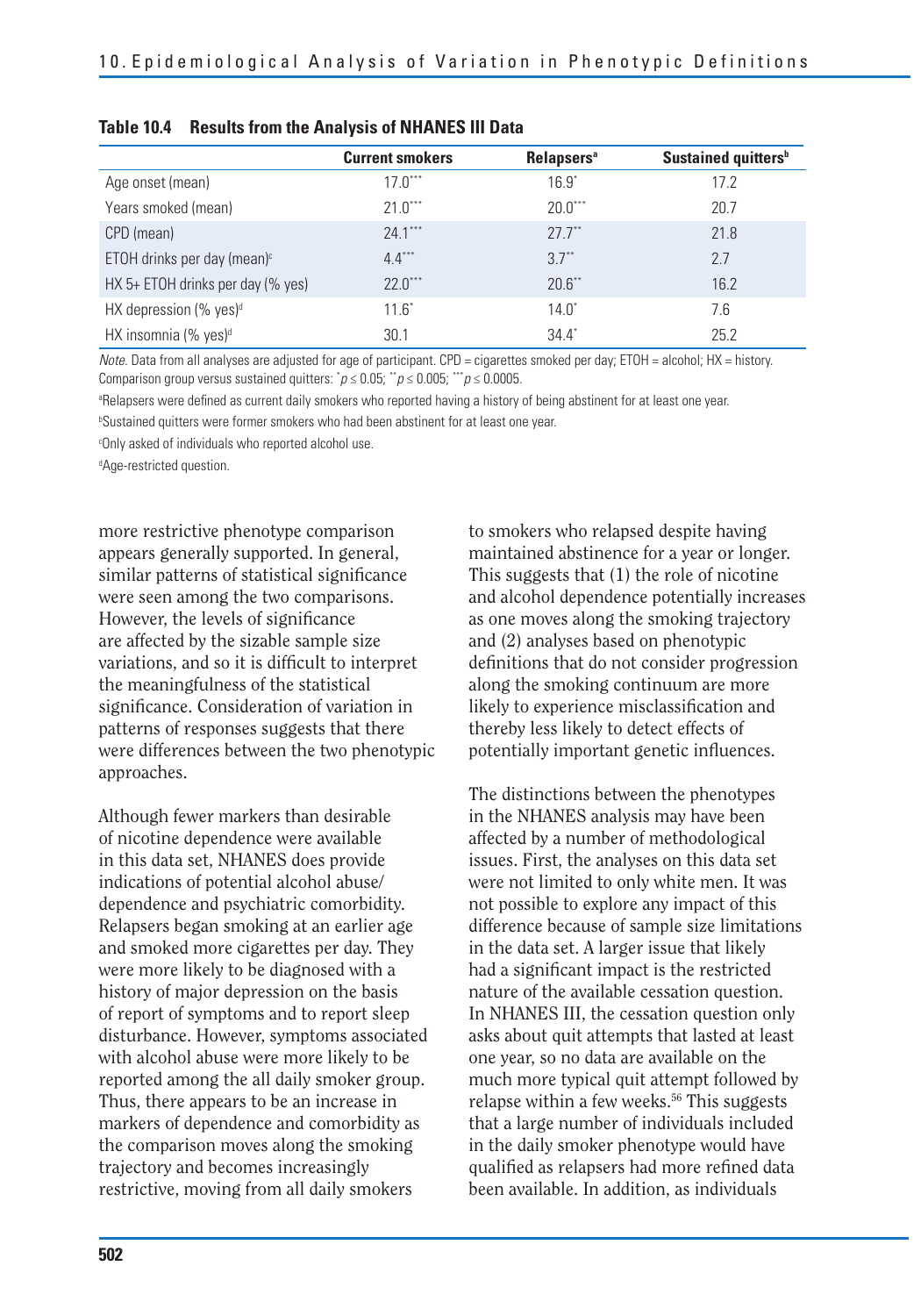who have maintained cessation for a year or more may be more similar to sustained quitters than individuals who relapse more quickly, differences between individuals who relapse versus those who sustain cessation may have been masked in the analysis of this data set.

Strengths of this data set include that NHANES is a large-scale, nationally representative sample, and the smokers included in the sample are more diverse than those seen in the ATBC sample of older, heavy smoking, Finnish men. NHANES also collects data on a number of potentially important comorbid conditions and provides a clinical diagnosis of major depression, rather then mere endorsement of symptoms, giving NHANES some advantages over both the TUS-CPS and the ATBC.

As noted above, a significant limitation of the NHANES data set is that cessation is only assessed if it lasts a year or longer. In addition, individuals may be in the process of sustaining cessation but have not reached the one-year mark, and so are dropped from the analysis. Next, the constraints of the NHANES methodology are such that not all individuals are asked all questions; in particular, this affects the depression data included in this sample. This may represent a significant issue in that the clinical structured interview for diagnosing major depression was not administered to individuals older than 39 years of age. Given that many individuals do not successfully quit smoking until they are in their 40s, the relation between depression and the behavior of interest (sustaining cessation) may be misrepresented. As with the ATBC, NHANES is not a smoking-specific survey, and the smoking questions are limited in scope. Lastly, the information provided in NHANES is self-reported and cross-sectional. However, despite these limitations, a number of findings consistent with those seen from the ATBC and TUS-CPS data sets emerged.

# **Summary**

 identifies a specific point along the smoking This chapter has presented an approach for refining phenotype definitions in the hopes of reducing "noise" associated with misclassification that subsequently reduces researchers' ability to detect small but important genetic influences on smoking behavior. The strategy employed by this approach is based on two features. First, an observable behavior of interest that continuum must be chosen. Then, the comparison group must be defined such that it also has exposure to the precursor of the behavior of interest, excluding all individuals who have not progressed to that point on the smoking continuum. In the case of the example presented here, sustained smoking cessation was the behavior of interest, and the comparison group comprised smokers who had made a quit attempt but subsequently relapsed. In multiple data sets, the results of analyses of the improved phenotype were contrasted to classic, more broadly defined phenotypes and to phenotypes that lacked the key behavioral exposure.

This series of analyses has only considered a few of the possible comparisons that could have been used to validate the proof of concept for this approach. The goal of the current analyses was to demonstrate that even a small difference in definition could affect the subsequent results and the likelihood that associations between behavior and genes would be detected. As such, it was not the intent to fully explore this issue in each data set, although a number of interesting issues regarding the association of various markers of dependence and comorbidity were suggested.

Although it is argued that the phenotypes represent an improvement over those typically used in a number of studies, it may be that even more refined phenotypes are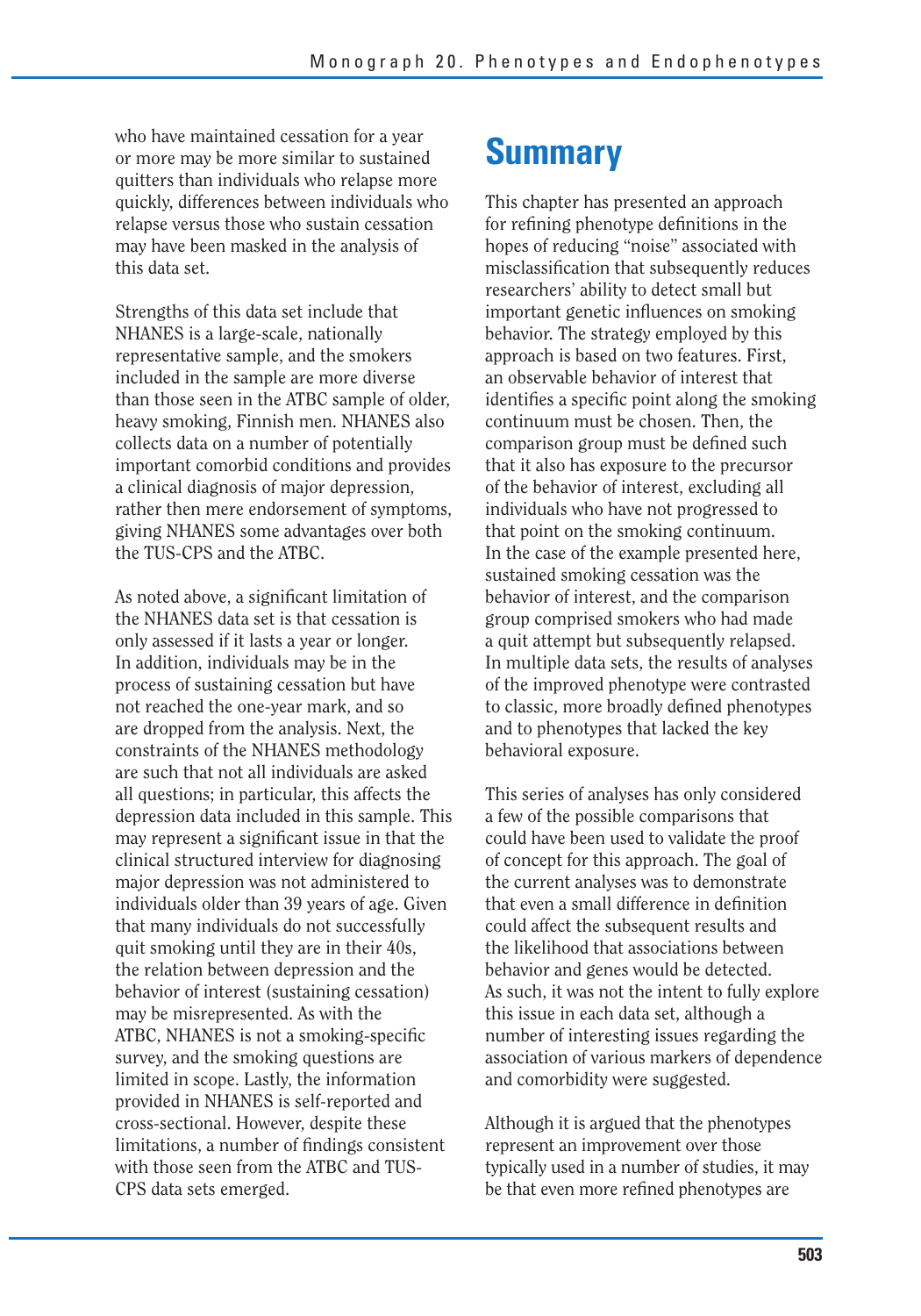needed to truly advance the field of genetics of smoking behavior. For example, some work has indicated that consideration of average CPD is insufficient to differentiate smokers.13,57–59 The results of a study by Saccone and colleagues $13$  on the genetic linkage of heavy smoking and chromosome 22q12 suggest that even more precise phenotypes may be needed. They found that use of maximum cigarettes smoked in 24 hours was a more useful indicator of nicotine dependence and a possible important marker of genetic variation among smokers.

In considering the data from across the three data sets, there were consistent limitations that may influence the findings. First, typical of epidemiological surveys, all data used were self-report. Although self-report of smoking status and quit history is consistently used in the literature and considered to be largely reliable in the context of most surveys, the findings would be strengthened if confirmation of smoking status was available.

Next, only limited information was available regarding the details of current and previous smoking behavior. This is a challenge across the available data sets that address smoking. Specific to this project on sustained cessation and relapse, no information was available on methods used to quit smoking. The techniques used to quit smoking could clearly have an impact on cessation success. If methods used varied significantly between sustained quitters and relapsers, the potential influence of the factors on which these analyses focused—that is, markers of nicotine dependence and comorbidity would be misstated in the findings. This would affect efforts to identify the role of specific underlying genetics polymorphisms. However, the impact of this lack of available data is likely mitigated by the observation that two of the data sets (ATBC, NHANES) were collected during time frames when pharmacological cessation interventions were not widely in use.

Lastly, although the ATBC data set was available for longitudinal analysis, the ATBC is not primarily a project of tobacco use and has a restricted range of smoking behaviors and ages of participants. Longitudinal data from a study that focuses on smoking behavior would be extremely valuable, providing detailed information on smoking as it varies across time.

Despite the limitations of each data set and the varying methodology across the data sets, it was consistently found that changing the comparison groups (e.g., phenotypic definition) affected the nature of the results when considering potential markers of nicotine dependence and factors known to affect cessation. This indicates both that use of classic phenotypes can lead to misclassification errors and that the approach proposed based on trajectory and exposure has merit. Ultimately, the approach presented in this chapter needs to be tested within an analysis that includes genotyping to fully assess its value. Studies using more tightly defined phenotypes are demonstrating more convergent findings in support of the role of specific genes and smoking behavior.<sup>11-14</sup> A more complete test of the approach presented here would examine if varying the phenotypes affected the genetic findings. However, the findings presented here support this approach and lend credence to its adoption.

## **Conclusions**

1. More tightly defined phenotypes of smoking behavior that are based on transitions along the smoking trajectory and adequate prior exposure have the potential to reduce the classification bias and lack of specificity inherent in broader existing phenotypes such as current smoking status. These improved phenotypes, in turn, may lead to closer correlations between smoking behavior and genetic variables in future studies.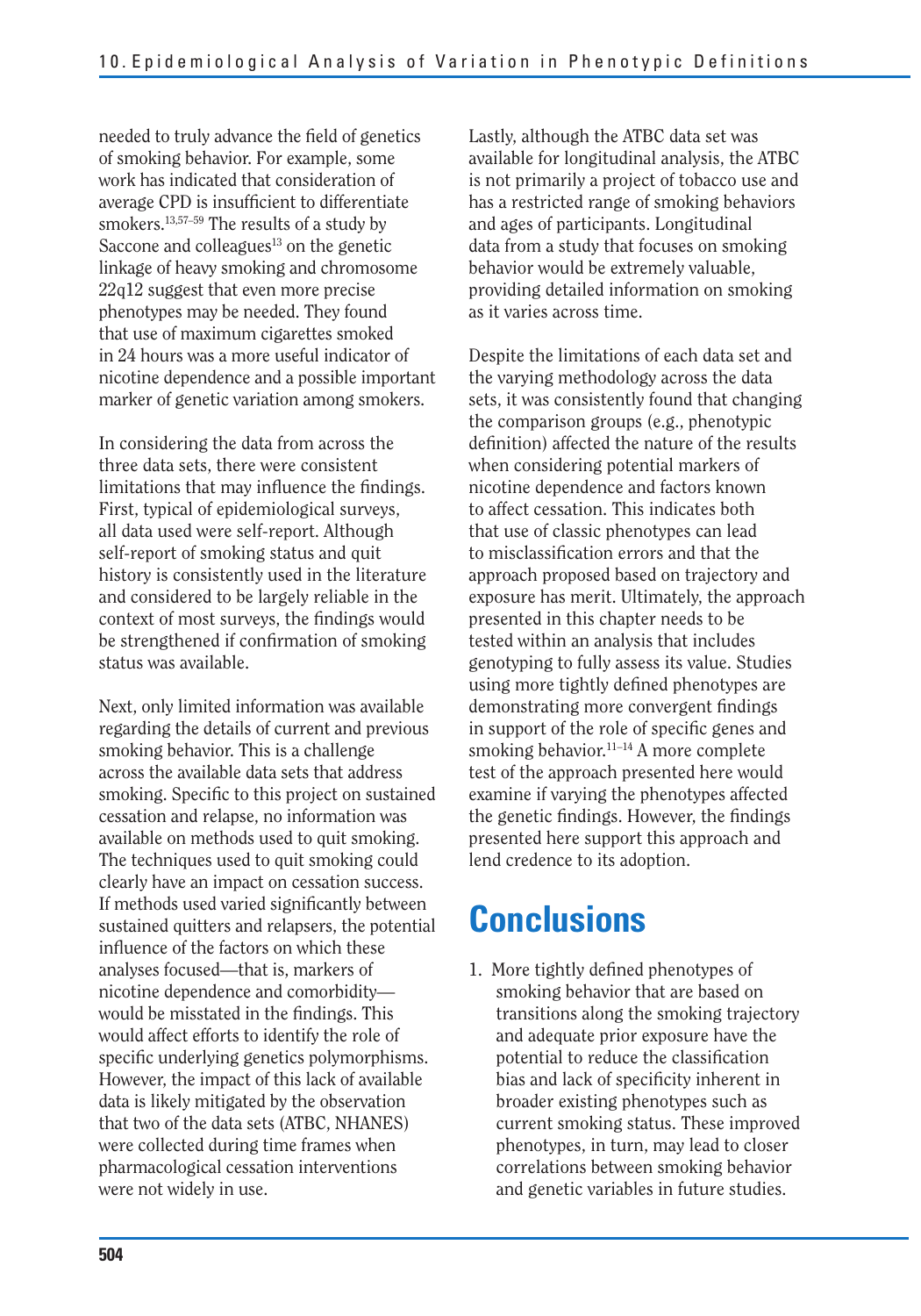- 2. Studies involving both longitudinal and cross-sectional population data show measurable differences among improved phenotypes, including sustained quitters, relapsers, and never quitters, in key markers such as smoking history, other indices of nicotine dependence, and comorbid conditions such as psychological symptoms and alcohol use.
- 3. Refined nicotine-dependence phenotypes based on longitudinal characterizations of smoking patterns show promise for further testing in genetic studies in support of potential phenotypegene causal associations for nicotine dependence. Research indicates the potential need for further refinement of such phenotypes.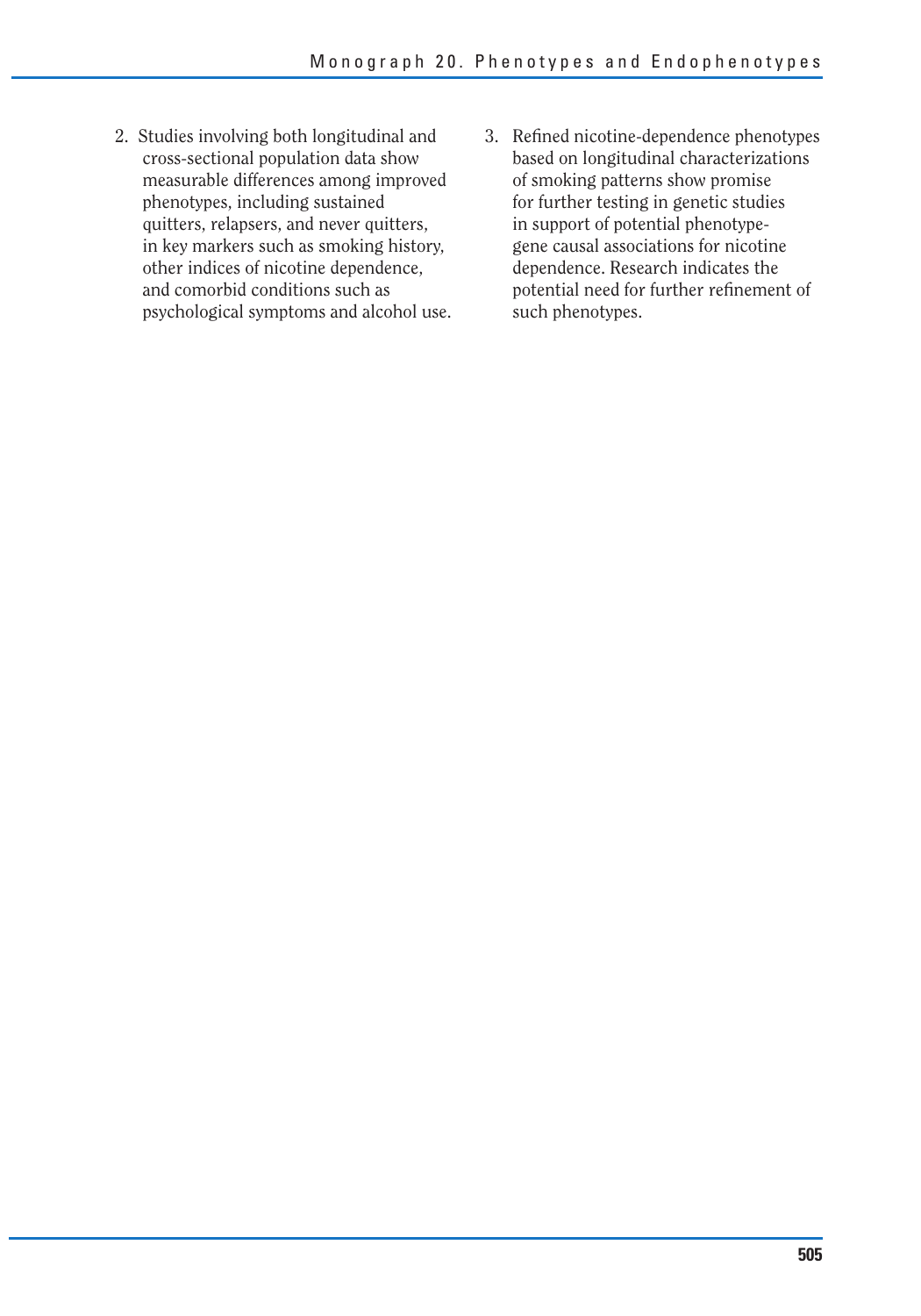## **References**

- 1. Lessov, C. N., N. G. Martin, D. J. Statham, A. A. Todorov, W. S. Slutske, K. K. Bucholz, A. C. Heath, and P. A. Madden. 2004. Defining nicotine dependence for genetic research: Evidence from Australian twins. *Psychological Medicine* 34 (5): 865–79.
- 2. Li, M. D., R. Cheng, J. Z. Ma, and G. E. Swan. 2003. A meta-analysis of estimated genetic and environmental effects on smoking behavior in male and female adult twins. *Addiction* 98 (1): 23–31.
- 3. Madden, P. A., A. C. Heath, N. L. Pedersen, J. Kaprio, M. J. Koskenvuo, and N. G. Martin. 1999. The genetics of smoking persistence in men and women: A multicultural study. *Behavior Genetics* 29 (6): 423–31.
- 4. True, W. R., A. C. Heath, J. F. Scherrer, B. Waterman, J. Goldberg, N. Lin, S. A. Eisen, M. J. Lyons, and M. T. Tsuang. 1997. Genetic and environmental contributions to smoking. *Addiction* 92 (10): 1277–87.
- 5. Bergen, A. W., J. F. Korczak, K. A. Weissbecker, and A. M. Goldstein. 1999. A genome-wide search for loci contributing to smoking and alcoholism. *Genetic Epidemiology* 17 Suppl. 1: S55–S60.
- 6. Gelernter, J., C. Panhuysen, R. Weiss, K. Brady, J. Poling, M. Krauthammer, L. Farrer, and H. R. Kranzler. 2007. Genomewide linkage scan for nicotine dependence: Identification of a chromosome 5 risk locus. *Biological Psychiatry* 61 (1): 119–26.
- 7. Straub, R. E., P. F. Sullivan, Y. Ma, M. V. Myakishev, C. Harris-Kerr, B. Wormley, B. Kadambi, et al. 1999. Susceptibility genes for nicotine dependence: A genome scan and followup in an independent sample suggest that regions on chromosomes 2, 4, 10, 16, 17 and 18 merit further study. *Molecular Psychiatry* 4 (2): 129–44.
- 8. Swan, G. E., H. Hops, K. C. Wilhelmsen, C. N. Lessov-Schlaggar , L. S. Cheng, K. S. Hudmon, C. I. Amos, et al. 2006. A genome-wide screen for nicotine dependence susceptibility loci. *American Journal of Medical Genetics Part B, Neuropsychiatric Genetics* 141 (4): 354–60.
- 9. Munafó, M. R., T. G. Clark, E. C. Johnstone, M. F. G. Murphy, and R. T. Walton. 2004. The genetic basis for smoking behavior: A systematic review and meta-analysis. *Nicotine & Tobacco Research* 6 (4): 583–98.
- 10. Saccone, N. L., E. L. Goode, and A. W. Bergen. 2003. Genetic analysis workshop 13: Summary of analyses of alcohol and cigarette use phenotypes in the Framingham Heart Study. *Genetic Epidemiology* 25 Suppl. 1: S90–S97.
- 11. Bierut, L. J., P. A. Madden, N. Breslau, E. O. Johnson, D. Hatsukami, O. F. Pomerleau, G. E. Swan, et al. 2007. Novel genes identified in a high-density genome wide association study for nicotine dependence. *Human Molecular Genetics*  16 (1): 24–35.
- 12. Saccone, S. F., A. L. Hinrichs, N. L. Saccone, G. A. Chase, K. Konvicka, P. A. Madden, N. Breslau, et al. 2007. Cholinergic nicotinic receptor genes implicated in a nicotine dependence association study targeting 348 candidate genes with 3713 SNPs. *Human Molecular Genetics* 16 (1): 36–49.
- 13. Saccone, S. F., M. L. Pergadia, A. Loukola, U. Broms, G. W. Montgomery, J. C. Wang, A. Agrawal, et al. 2007. Genetic linkage to chromosome 22q12 for a heavy-smoking quantitative trait in two independent samples. *American Journal of Human Genetics* 80 (5): 856–66.
- 14. Uhl, G. R., Q. R. Liu, T. Drgon, C. Johnson, D. Walther, and J. E. Rose. 2007. Molecular genetics of nicotine dependence and abstinence: Whole genome association using 520,000 SNPs. *BMC Genetics* 8: 10.
- 15. Augustson, E. M., K. L. Wanke, S. Rogers, A. W. Bergen, N. Chatterjee, K. Synder, D. Albanes, P. R. Taylor, and N. E. Caporaso. 2008. Predictors of sustained smoking cessation: A prospective analysis of chronic smokers from the Alpha-Tocopherol Beta-Carotene Cancer Prevention Study. *American Journal of Public Health* 98 (3): 549–55.
- 16. Augustson, E. M., and S. E. Marcus. 2004. Use of the Current Population Survey to characterize sub-populations of continued smokers: A national perspective on the "hardcore" smoker phenomenon. *Nicotine & Tobacco Research* 6 (4): 621–29.
- 17. Emery, S., E. A. Gilpin, C. Ake, A. J. Farkas, and J. P. Pierce. 2000. Characterizing and identifying "hard-core" smokers: Implications for further reducing smoking prevalence. *American Journal of Public Health* 90 (3): 387–94.
- 18. Lerman, C., E. P. Wileyto, F. Patterson, M. Rukstalis, J. Audrain-McGovern, S. Restine, P. G. Shields, et al. 2004. The functional mu opioid receptor (OPRM1)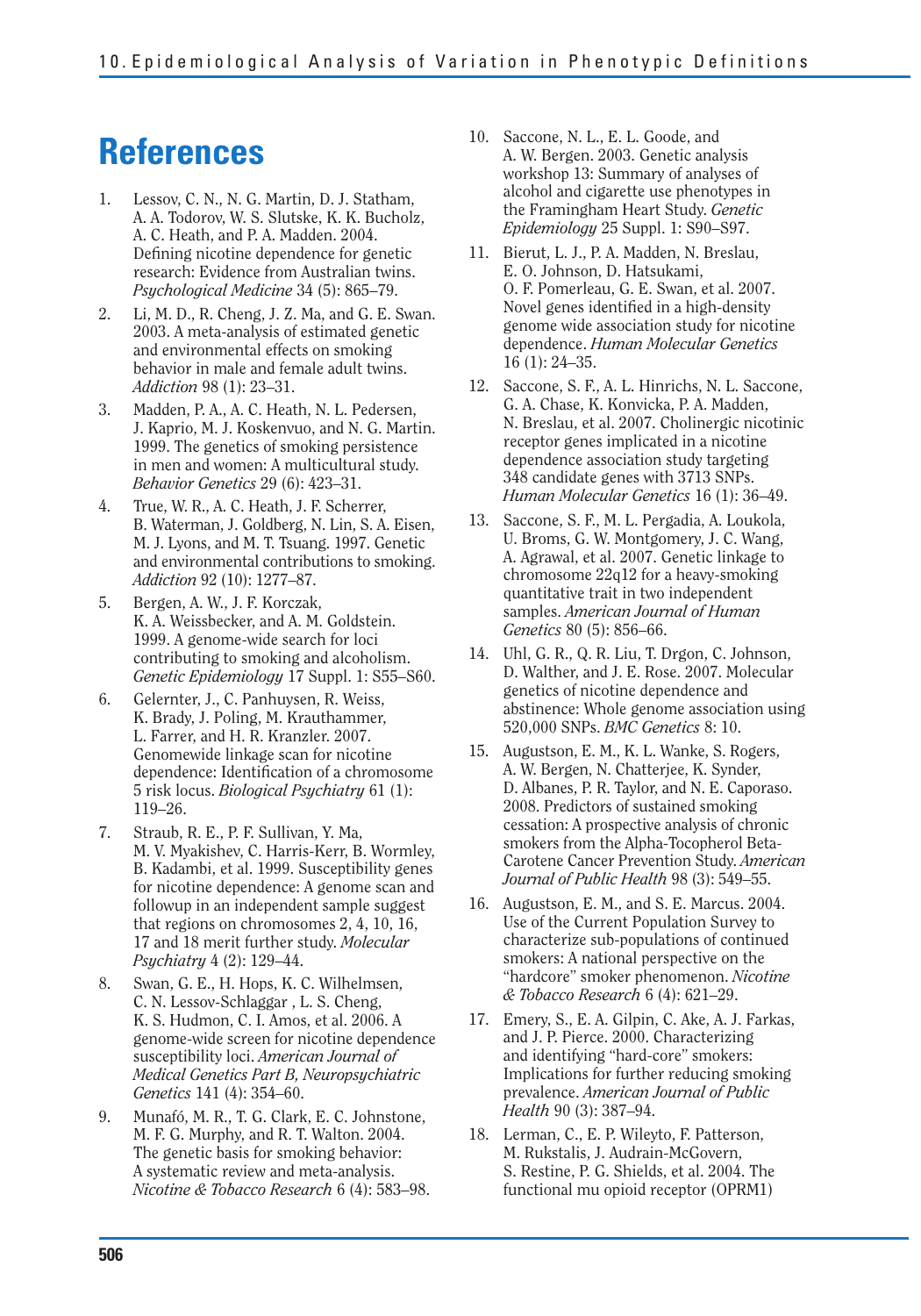Asn40Asp variant predicts short-term response to nicotine replacement therapy in a clinical trial. *Pharmacogenomics Journal* 4 (3): 184–92.

- 19. Zhu, S.-H. 2006. Increasing cessation in the population: Quit attempts vs. successful quit attempts. Paper presented at the 13th World Conference on Tobacco OR Health, Washington, DC. http://2006confex.com/ uicc/wctoh/techprogram/P227.HTM.
- 20. Gifford, E., and K. Humphreys. 2007. The psychological science of addiction. *Addiction*  102 (3): 352–61.
- 21. Gifford, E. V., J. B. Ritsher, J. D. McKellar, and R. H. Moos. 2006. Acceptance and relationship context: a model of substance use disorder treatment outcome. *Addiction*  101 (8): 1167–77.
- 22. Silva, F. 1993. *Psychometric foundations and behavioral assessment.* Newbury Park, CA: Sage.
- 23. Follette, W. C. 1997. A behavior analytic conceptualization of personality disorders: a response to Clark, Livesley, and Morey. *Journal of Personality Disorders* 11 (3): 232–41.
- 24. Follette, W. C. 1996. Introduction to the special section on the development of theoretically coherent alternatives to the DSM system. *Journal of Consulting and Clinical Psychology* 64 (6): 1117–1119.
- 25. Skinner, B. F. 1938. *The behavior of organisms: An experimental analysis.*  Englewood Cliffs, NJ: Prentice Hall.
- 26. Hymowitz, N., K. M. Cummings, A. Hyland, W. R. Lynn, T. F. Pechacek, and T. D. Hartwell. 1997. Predictors of smoking cessation in a cohort of adult smokers followed for five years. *Tobacco Control* 6 Suppl. 2: S57–S62.
- 27. Coambs, R. B., S. Li, and L. T. Kozlowski. 1992. Age interacts with heaviness of smoking in predicting success in cessation of smoking. *American Journal of Epidemiology*  135 (3): 240–46.
- 28. Shiffman, S., M. Hickcox, J. A. Paty, M. Gnys, J. D. Kassel, and T. J. Richards. 1996. Progression from a smoking lapse to relapse: Prediction from abstinence violation effects, nicotine dependence, and lapse characteristics. *Journal of Consulting and Clinical Psychology* 64 (5): 993–1002.
- 29. Hyland, A., Q. Li, J. E. Bauer, G. A. Giovino, C. Steger, and K. M. Cummings. 2004. Predictors of cessation in a cohort of current and former smokers followed over 13 years.

*Nicotine & Tobacco Research* 6 Suppl. 3: S363–S369.

- 30. Nordstrom, B. L., T. Kinnunen, C. H. Utman, E. A. Krall, P. S. Vokonas, and A. J. Garvey. 2000. Predictors of continued smoking over 25 years of follow-up in the Normative Aging Study. *American Journal of Public Health* 90 (3): 404–6.
- 31. Hays, J. T., D. R. Schroeder, K. P. Offord, I. T. Croghan, C. A. Patten, R. D. Hurt, D. E. Jorenby, and M. C. Fiore. 1999. Response to nicotine dependence treatment in smokers with current and past alcohol problems. *Annals of Behavioral Medicine*  21 (3): 244–50.
- 32. Kalman, D., D. Tirch, W. Penk, and H. Denison. 2002. An investigation of predictors of nicotine abstinence in a smoking cessation treatment study of smokers with a past history of alcohol dependence. *Psychology of Addictive Behaviors* 16 (4): 346–49.
- 33. Hitsman, B., B. Borrelli, D. E. McChargue, B. Spring, and R. Niaura. 2003. History of depression and smoking cessation outcome: A meta-analysis. *Journal of Consulting and Clinical Psychology* 71 (4): 657–63.
- 34. Black, D. W., M. Zimmerman, and W. H. Coryell. 1999. Cigarette smoking and psychiatric disorder in a community sample. *Annals of Clinical Psychiatry* 11 (3): 129–36.
- 35. Lasser, K., J. W. Boyd, S. Woolhandler, D. U. Himmelstein, D. McCormick, and D. H. Bor. 2000. Smoking and mental illness: A population-based prevalence study. *JAMA: The Journal of the American Medical Association* 284 (20): 2606–10.
- 36. Breslau, N., S. P. Novak, and R. C. Kessler. 2004. Psychiatric disorders and stages of smoking. *Biological Psychiatry* 55 (1): 69–76.
- 37. Colrain, I. M., J. Trinder, and G. E. Swan. 2004. The impact of smoking cessation on objective and subjective markers of sleep: Review, synthesis, and recommendations. *Nicotine & Tobacco Research* 6 (6): 913–25.
- 38. Smith, M. T., M. I. Huang, and R. Manber. 2005. Cognitive behavior therapy for chronic insomnia occurring within the context of medical and psychiatric disorders. *Clinical Psychology Review* 25 (5): 559–92.
- 39. *Annals of Epidemiology.* 1994. The Alpha-Tocopherol, Beta-Carotene Lung Cancer Prevention Study: Design, methods, participant characteristics, and compliance. *Annals of Epidemiology* 4 (1): 1–10.